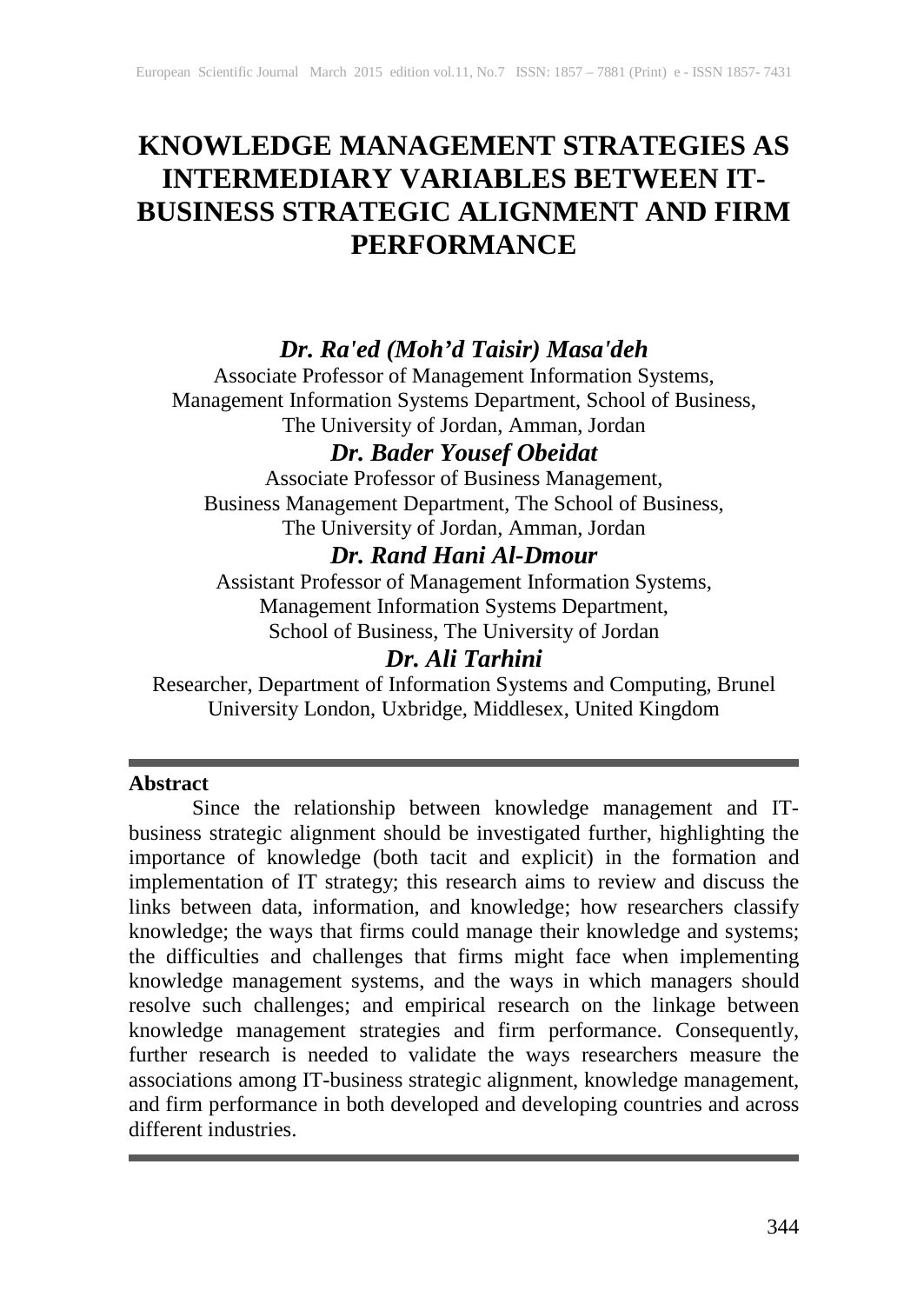## **Keywords:** IT-Business Strategic Alignment, Knowledge Management, Firm Performance

#### **Introduction**

The mixed results of the linkage between IT-business strategic alignment and firm performance call for more research into intermediary variables that translate the benefits of strategic alignment into increased firm performance (see Tanriverdi, 2005; Tanriverdi and Venkatraman, 2005; Celuch et al., 2007; Chan and Reich, 2007; Masa'deh and Shannak, 2012; Coltman et al., 2013; Masa'deh, Maqableh, and Karajeh, 2014; Tarhini et al., 2014). Murray (1998) emphasized that KM is a strategy that utilizes a firm's intellectual assets and the talents of its members to produce new products, values, and to enhance competitiveness. Some scholars (e.g. Alavi and Leidner, 2001; Shannak et al., 2010; Masa'deh and Shannak, 2012; Shannak et al., 2012; Shannak, Masa'deh, and Alkour, 2012; Kannan et al., 2013; Tarhini et al., 2013) emphasize the need for large firms to integrate their IT with their KM strategies and processes in order to survive in their highly competitive business environments. Moreover, others (e.g. Pollalis, 2003; Masa'deh et al. 2013) argue that strategic alignment can produce positive impacts for firms, if they view IT as a strategic component rather than as a support tool for the firm's operations. Therefore, some researchers emphasize that KM capability could be a vital mediator between IT and firm performance (Barua et al., 1995; Devaraj and Kohli, 2000; Tanriverdi, 2005; Chan and Reich, 2007; Masa'deh and Shannak, 2012; Coltman et al., 2013).

The hierarchical construct, from data to information to knowledge, is well known in the IT field. While data is seen as text in a database, knowledge is considered as a renewable and re-usable asset, which is valuable to a firm, and is enhanced with an employee's experience. While information can be seen in a firm's records and databases, knowledge is in a person's mind. In addition, the role of IT in applying knowledge varies from providing access to sources of knowledge, and gathering, storing, and transferring knowledge, to supporting the development of individual and organizational competencies. Moreover, Nonaka (1994) distinguished two types of knowledge: explicit and tacit knowledge. Since explicit knowledge tends to be considered as everything that can be documented, archived, or codified, it can be contained within artefacts like paper or technology. Therefore, it could be shared (e.g. books can be passed on, databases can be consulted). Tacit knowledge is more difficult to qualify, and is retained by people in their mind sets. Hence, it is the product of their minds' experiences and learning. Nevertheless, in some cases it could be shared (e.g. by the use of email, chat rooms, or instant messaging as individuals tend to use such technologies informally), however, it is mostly shared in the course of story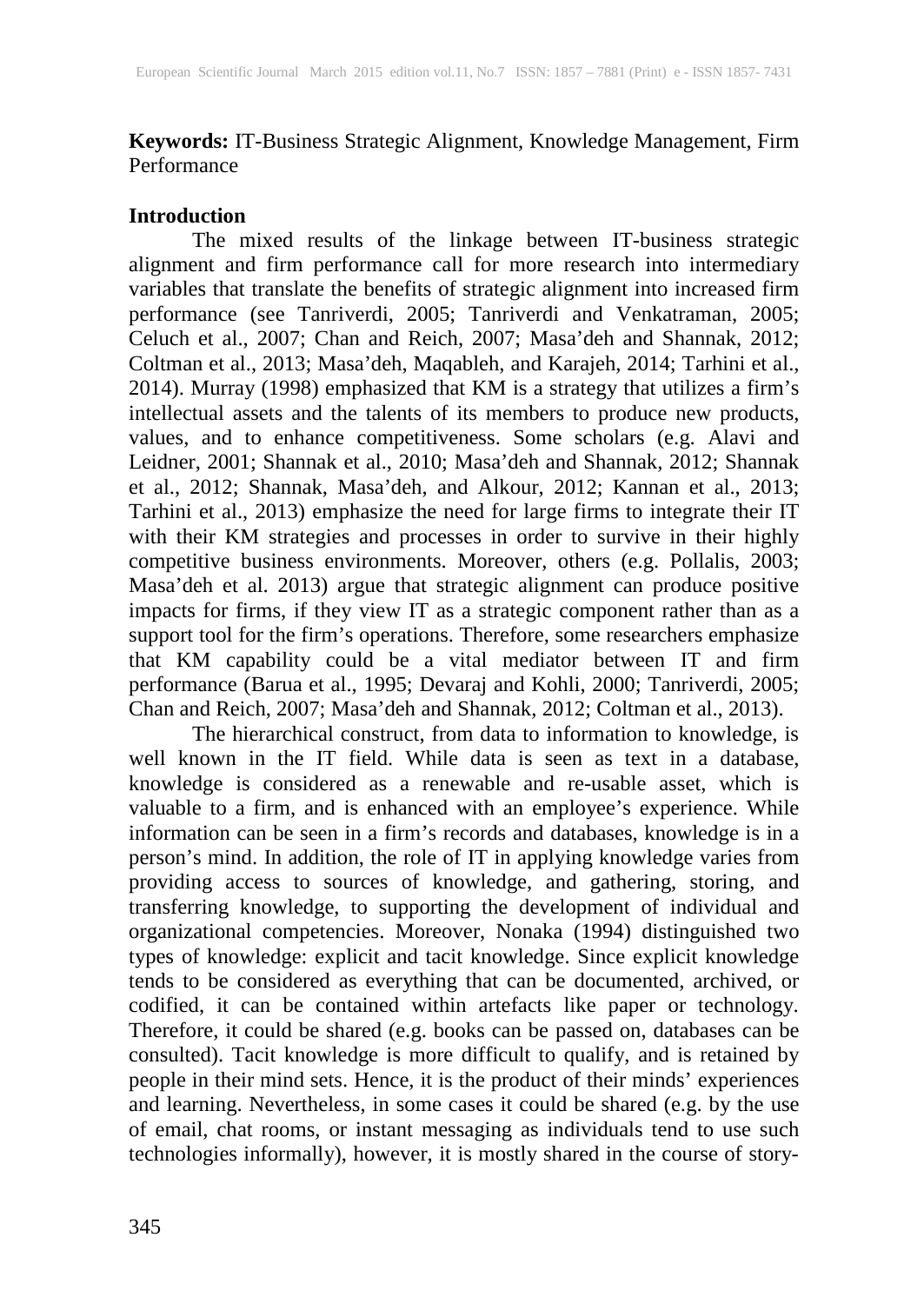telling and in conversations (Coakes, 2004). Nonetheless, explicit knowledge and tacit knowledge complete each other, and both are important elements of knowledge management approaches in firms (Beijerse, 1999; Alwis and Hartmann, 2008).

Nonaka (1994) and Nonaka et al. (2000) assumed that knowledge is created in a firm by conversion between tacit and explicit knowledge, and in turn proposed four different modes of knowledge conversion: socialization, externalization, combination, and internalization. In addition, tacit social knowledge could occur in firms at both the individual and group levels. While knowledge about language, individual identity, and work practice are considered as individual tacit knowledge; group tacit knowledge could be expressed in terms of work practice, identity practice, and membership practice. Moreover, Zack (1999) focused on knowledge strategy and its alignment to business strategy by classifying knowledge into three levels: core, advanced, and innovative; and then performing gap analysis, which involves strategic gap and knowledge gap. In addition, firms need to manage their knowledge resources more efficiently to enhance performance and to attain a competitive advantage. Furthermore, the goal of KM, in part, is to capture the tacit knowledge required by a business process. Therefore, KM enables a firm to position its tacit knowledge for responding quickly to customers, creating new markets, developing new products, and dominating emerging technologies. Another goal of KM is to capture the explicit knowledge required by firms. This is by applying technical and sociotechnical organizational knowledge management systems (OKMS). Consequently, scholars emphasize the need for firms to integrate their IT with their KM strategies, processes, and practices to achieve competitive advantages and greater financial performance.

This research consists of four sections with regard to knowledge management strategies. Firstly, section 2.1 begins by elaborating the differences between data, information, and knowledge categorizations. This is to distinguish and highlight the role of IT in each field. Section 2.2 discusses the ways in which researchers classify knowledge. This is to consider its relation to the area of knowledge management. Section 2.3 shows how knowledge is managed in firms. Since IT managers lack a clear vision of how to improve organizational performance, section 3 addresses the link between knowledge management strategies and firm performance. Section 4 concludes the research's observations.

## **Intermediary Factor: Knowledge Management Strategy**

Managers and academics have recently become more conscious of the need for improved management of organizational knowledge. This section will investigate the literature within the concept of knowledge management.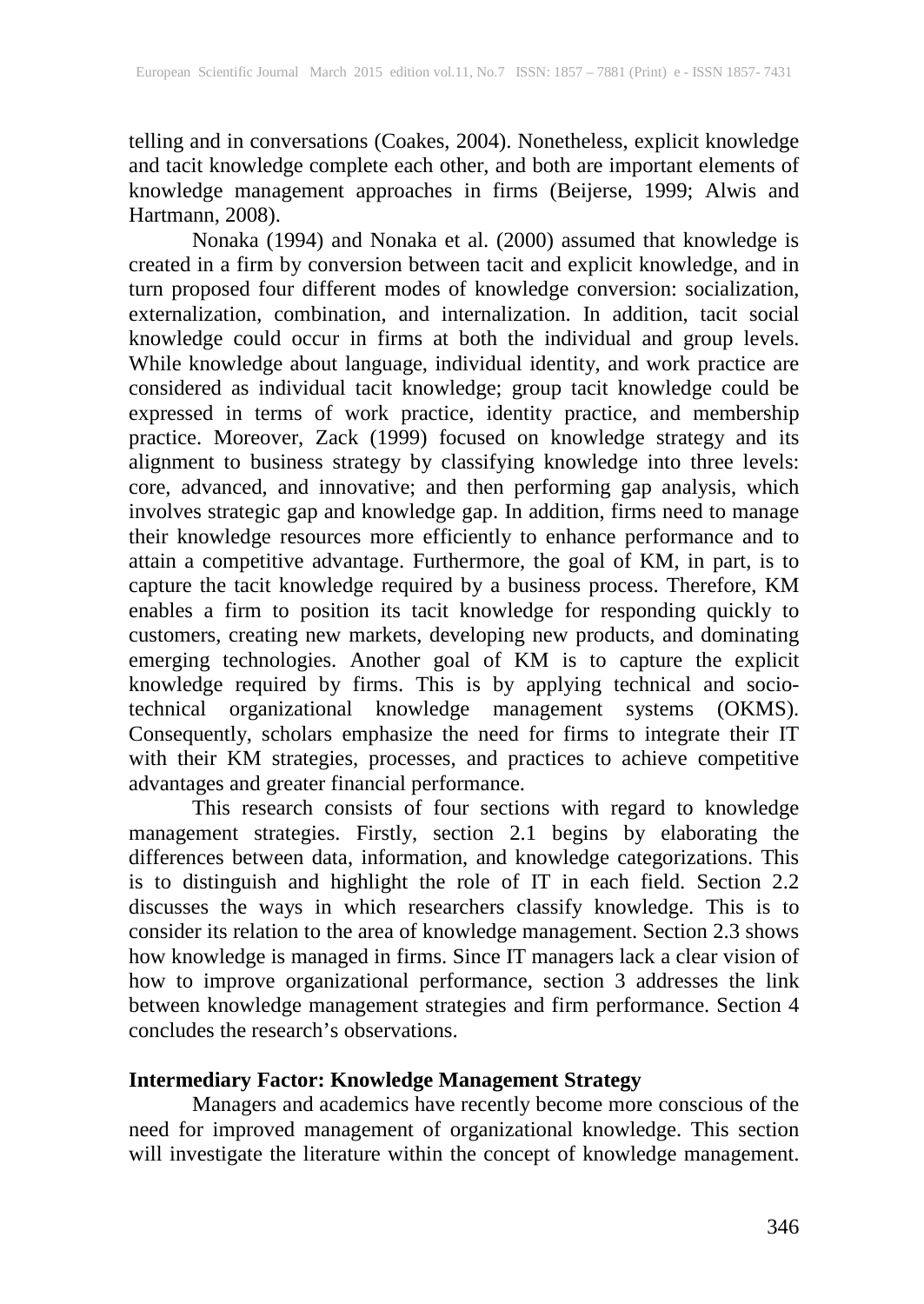This is by viewing the definitions of knowledge, knowledge categories, and how firms get benefits from managing their knowledge.

#### **The View of Data, Information, and Knowledge**

Some researchers (e.g. Fahey and Prusak, 1998) argued that if knowledge is not a term that is different from data or information, then what is new regarding knowledge management? Vance (1997) defined data as a raw numbers and facts, whereas information is processed data, and knowledge is considered to be authenticated information. In addition, Davenport (1997) stated that data is not endowed with any meaning, while information is made when data is taken by someone and given some kind of meaning. Also, when somebody gives the information a particular meaning and interpretation, then knowledge is being made. Furthermore, the hierarchical view (from data to information to knowledge) is considered in the IT field. While data is seen a text in a database (Davenport, 1997), Ginsburg and Kambil (1999) considered knowledge as a renewable and reusable asset, which is valuable to a firm, and is enhanced with a firm's employee experience. Moreover, Alavi and Leidner (2001) argued that information is translated into knowledge once it is processed in the minds of individuals, and knowledge become information when it is articulated and presented to others in the form of text, graphics, spoken, and written words. As a result, while information can be seen in a firm's records and databases, knowledge is in a person's mind. An earlier study conducted by Godbout (1999) distinguished the links between data, information, and knowledge. They argued that the difference related to each stem from two things, the purpose and the context (see figure 1).



Figure 1: The Hierarchy of Meanings (Godbout, 1999)

While purpose relates to the cause that gave birth to the object, the context gives its relative value to the user. Godbout (1999) argued that data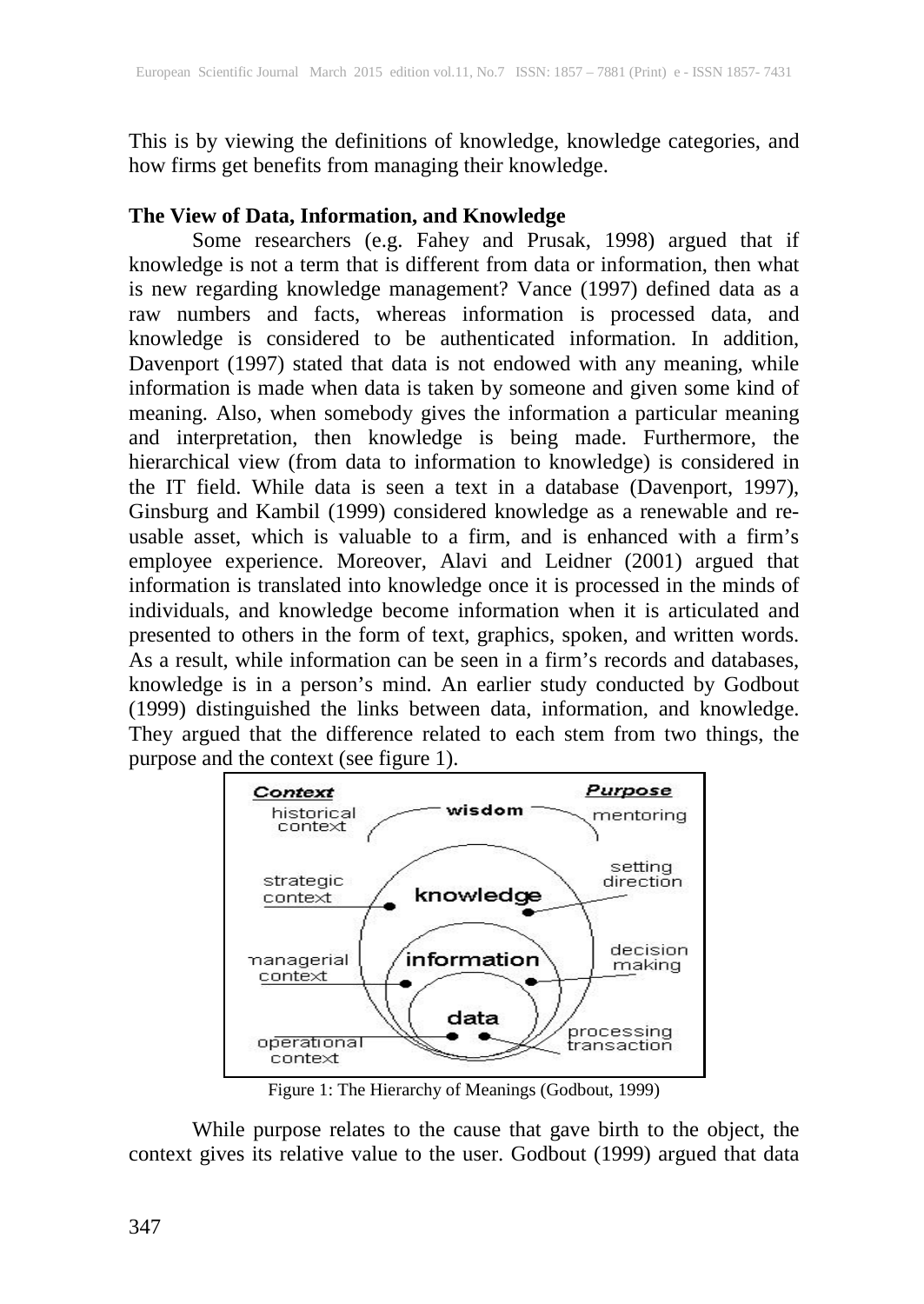consist of recordings of transactions and events that will be used for exchange between humans or even with machines. Hence, data do not carry meaning except if an individual understands the context in which the data were gathered. Information includes data, and also all the information a person comes in contact with as a member of a social organization. It comes in a variety of forms such as writings, statements, statistics, diagrams or charts. Also, information becomes individual knowledge when it is accepted and retained by an individual. Equally, organizational knowledge exists when it is accepted by an agreement of a group of persons. However, common knowledge does not need to be shared by all members to exist; for example, if it is accepted among a group of informed people, then this can be considered a sufficient condition.

Moreover, some researchers considered knowledge from several perspectives. For instance, Alavi and Leidner (2001) proposed five perceptions of knowledge:

- 1. Knowledge as a state of knowing and understanding.
- 2. Knowledge as an object to be stored and manipulated.
- 3. Knowledge as a process of knowing and acting.
- 4. Knowledge as a condition of having access to information.
- 5. Knowledge as a capability to influence future action.

The first type of knowledge could be achieved by enabling individuals to expand their personal knowledge, and to apply it to the firm's needs. Therefore, the role of IT is vital in providing access to sources of knowledge. The second perspective argues that knowledge can be viewed as a thing to be stored and manipulated. This could be made by taking the IT role in account of gathering, storing, and transferring knowledge. Thirdly, the process perspective focuses on applying expertise. The role of IT here is to provide links among sources of knowledge, to create depth of knowledge flows. Fourthly, according to this view, organizational knowledge must be organized to facilitate access to and retrieval of content. Therefore, IT should offer valuable search and retrieval methods to locate the required information. The final perspective argues that the capacity to use information, learning and experience will result in an ability to interpret information and to find out what information is necessary in decision making. Hence, IT should support the development of individual and organizational competencies.

To sum up, while data consist of recordings of transactions and events that will be used for exchange between humans, or even with machines, information includes data, and also all of the information a person comes in contact with as a member of a social organization. This comes in a variety of forms, such as writings, statements, statistics, diagrams or charts. Furthermore, knowledge exists in a firm when it is accepted by an agreement of a group of persons (i.e. knowledge is in a person's mind). Also, the role of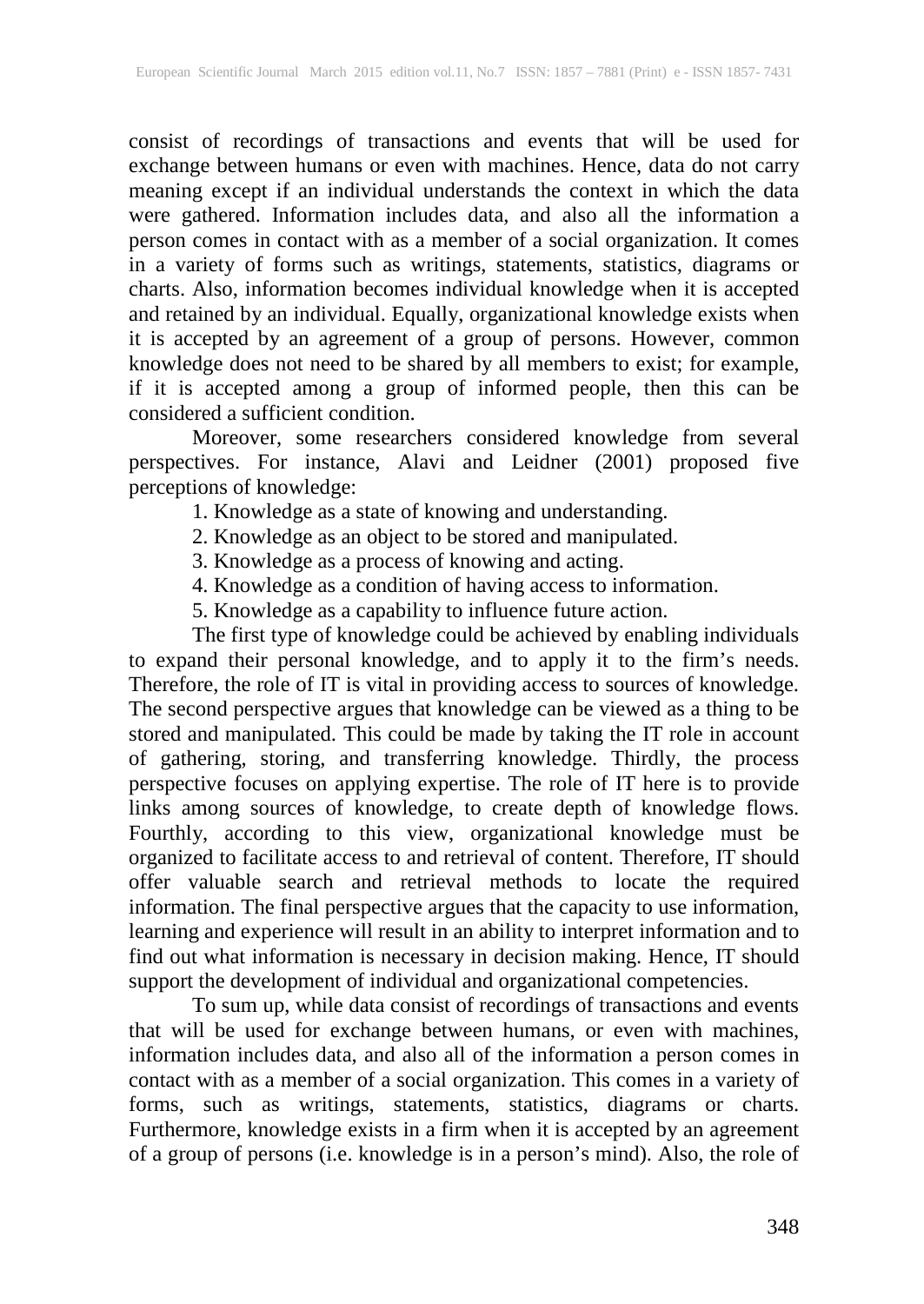IT in applying knowledge is vital for firms. This is by providing access to sources of knowledge; gathering, storing, and transferring knowledge; providing links among sources of knowledge to create depth of knowledge flows; offering valuable search and retrieval methods to locate the required information; and supporting the development of personal and organizational competencies.

### **Categories of Knowledge**

Two dimensions of knowledge in firms have been identified, explicit and tacit (Nonaka, 1994; Nonaka et al., 2000). According to Nonaka (1994), explicit or codified knowledge refers to knowledge that is transmittable in formal and systematic language, whereas tacit knowledge refers to knowledge that is hard to formalize, since it is linked to a personal quality. Nonaka et al. (2000) assert that explicit knowledge can be expressed in formal and systematic language, and shared in the form of data, scientific formulae, specifications, manuals and such like. It can be processed, transmitted and stored relatively easily. In contrast, tacit knowledge is highly personal and is hard to formalize. Subjective insights, institutions, and hunches fall into this category of knowledge.

Furthermore, Nonaka (1994) and Nonaka et al. (2000) assumed that knowledge is created in a firm by conversion between tacit and explicit knowledge, and in turn proposed four different modes of knowledge conversion (see figure 2):

1. Socialization: from tacit knowledge to tacit knowledge (e.g. exchanging experience while drinking coffee).

2. Externalization: from tacit knowledge to explicit knowledge (e.g. capturing personal knowledge in transmittable form such as emailing a colleague).

3. Combination: from explicit knowledge to explicit knowledge (e.g. adding new knowledge in a firm's database).

4. Internalization: from explicit knowledge to tacit knowledge (e.g. implementing knowledge acquired in training course).

| Socialization<br>$\sim$           | Externalization |
|-----------------------------------|-----------------|
| <b>COLLEGE</b><br>Internalization | Combination     |
|                                   |                 |

Figure 2: Modes of Knowledge Conversion (Nonaka, 1994)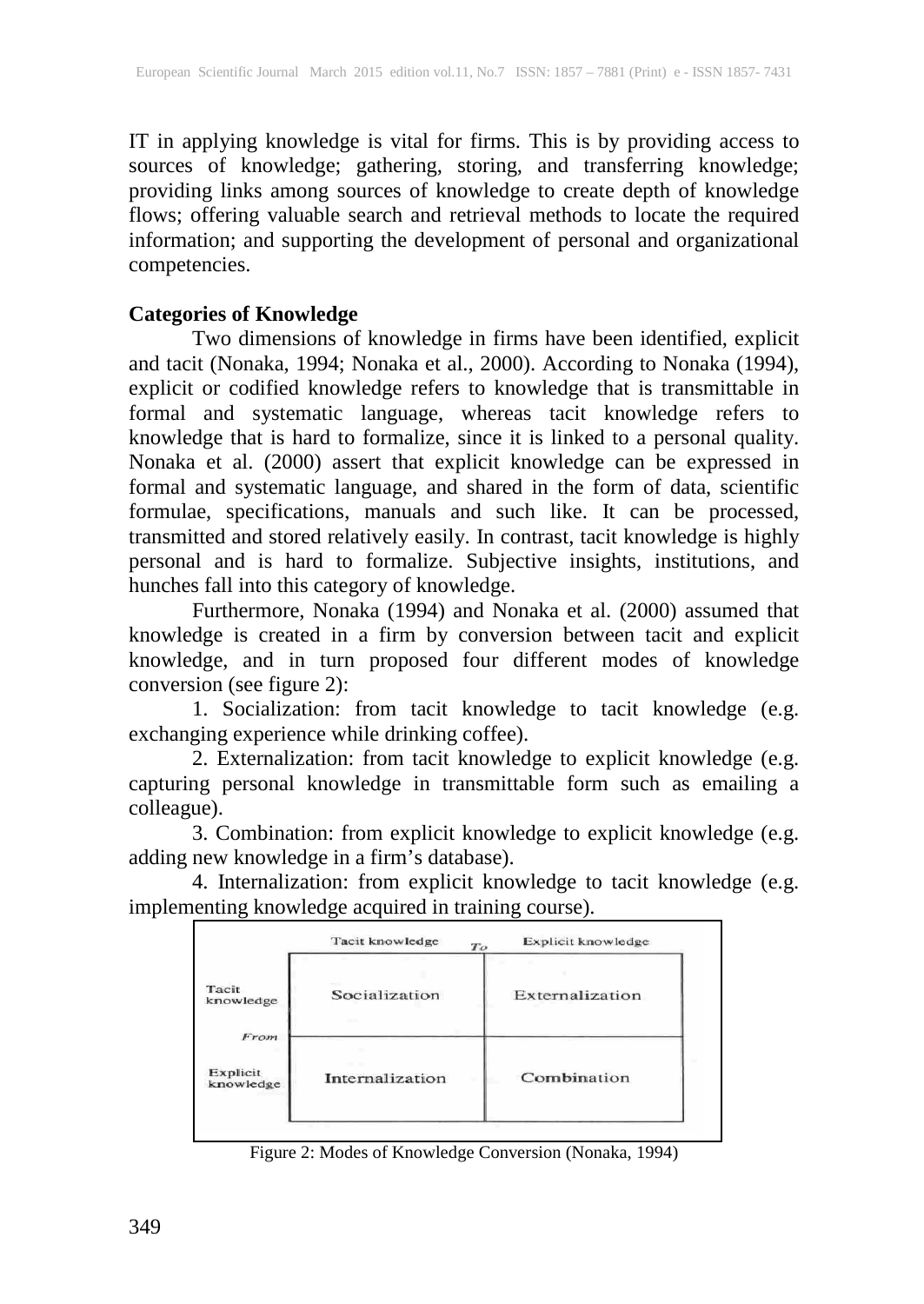Nonaka et al. (2000, p.9-10) elaborated the four modes of knowledge conversion as follows: Socialization is the process of converting new tacit knowledge through shared experiences. Since tacit knowledge is difficult to formalize and often time- and space-specific, tacit knowledge can be acquired only through shared experience, such as spending time together or living in the same environment. Socialization typically occurs in a traditional apprenticeship, where apprentices learn the tacit knowledge needed in their craft through hands-on experience, rather than from written manuals or textbooks. Socialization may also occur in informal social meetings outside of the workplace, where tacit knowledge such as world views, mental models and mutual trust can be created and shared. Socialization also occurs beyond organizational boundaries. Firms often acquire and take advantage of the tacit knowledge embedded in customers or suppliers by interacting with them.

Externalization is the process of articulating tacit knowledge into explicit knowledge. When tacit knowledge is made explicit, knowledge is crystallized, thus allowing it to be shared by others, and it becomes the basis of new knowledge. Concept creation in new product development is an example of this conversion process. Another example is a quality control circle, which allows employees to make improvements on the manufacturing process by articulating the tacit knowledge accumulated on the shop floor over years on the job. The successful conversion of tacit knowledge into explicit knowledge depends on the sequential use of metaphor, analogy and model.

Combination is the process of converting explicit knowledge into more complex and systematic sets of explicit knowledge. Explicit knowledge is collected from inside or outside the organization and then combined, edited, or processed to form new knowledge. The new explicit knowledge is then disseminated among the members of the organization. Creative use of computerized communication networks and large-scale databases can facilitate this mode of knowledge conversion. When the comptroller of a company collects information from throughout the organization and puts it together in a context to make a financial report, that report is new knowledge in the sense that it synthesizes knowledge from many different sources in one context. The combination mode of knowledge conversion can also include the "breakdown" of concepts. Breaking down a concept such as a corporate vision into operationalised business or product concepts also creates systemic explicit knowledge.

Internalization is the process of embodying explicit knowledge into tacit knowledge. Through internalization, explicit knowledge is shared throughout an organization and converted into tacit knowledge by individuals. Internalization is closely related to "learning by doing". Explicit knowledge, such as the product concepts or the manufacturing procedures,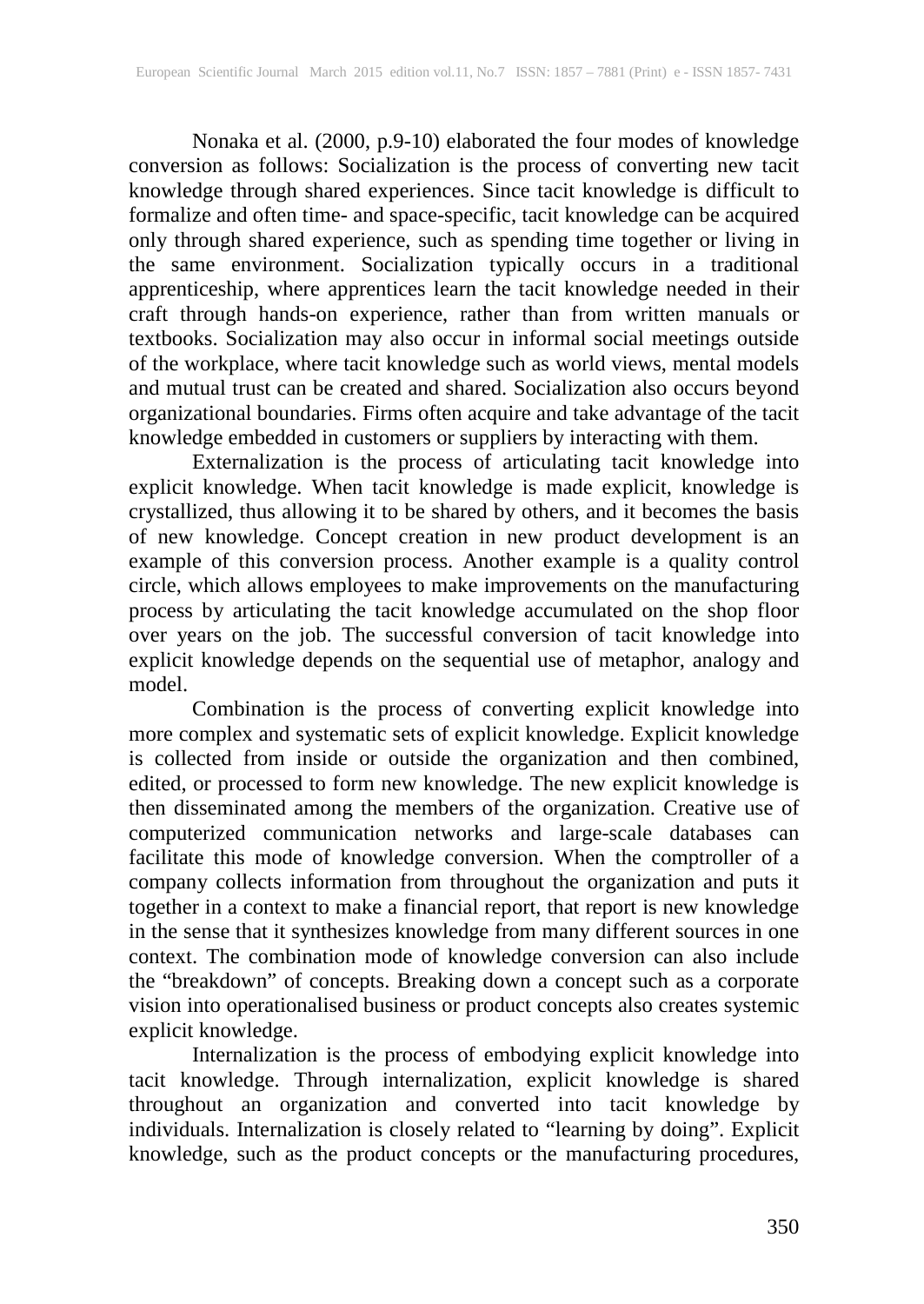has to be actualized through action and practice. For example, training programs can help trainees to understand an organization and themselves. By reading documents or manuals about their jobs and the organization, and by reflecting upon them, trainees can internalize the explicit knowledge written in such documents to enrich their tacit knowledge base. Explicit knowledge can also be embodied through simulations or experiments that trigger learning by doing. When knowledge is internalized to become part of individuals' tacit knowledge bases in the form of shared mental models or technical know-how, it becomes a valuable asset. This tacit knowledge accumulated at the individual level can then set off a new spiral of knowledge creation when it is shared with others through socialization.

According to Nonaka et al. (1994), the following list summarizes the factors that characterize the four knowledge conversion modes. Factors that constitute the knowledge-conversion process are:

1. Socialization: from tacit to tacit

(a) Tacit knowledge accumulation: managers gather information from sales and production sites, share experiences with suppliers and customers and engage in dialogue with competitors.

(b) Extra-firm social information collection (wandering outside): managers engage in bodily experience through management by wandering about, and get ideas for corporate strategy from daily social life, interaction with external experts and informal meetings with competitors outside the firm.

(c) Intra-firm social information collection (wandering inside): managers find new strategies and market opportunities by wandering inside the firm.

(d) Transfer of tacit knowledge: managers create a work environment that allows peers to understand craftsmanship and expertise through practice and demonstrations by a master.

2. Externalization: from tacit to explicit

(a) Managers facilitate creative and essential dialogue, the use of "abductive thinking", the use of metaphors in dialogue for concept creation, and the involvement of the industrial designers in project teams.

3. Combination: from explicit to explicit

(a) Acquisition and integration: managers are engaged in planning strategies and operations, assembling internal and external data by using published literature, computer simulation, and forecasting.

(b) Synthesis and processing: managers build and create manuals, documents, and databases on products and services and build up material by gathering management figures or technical information from all over the company.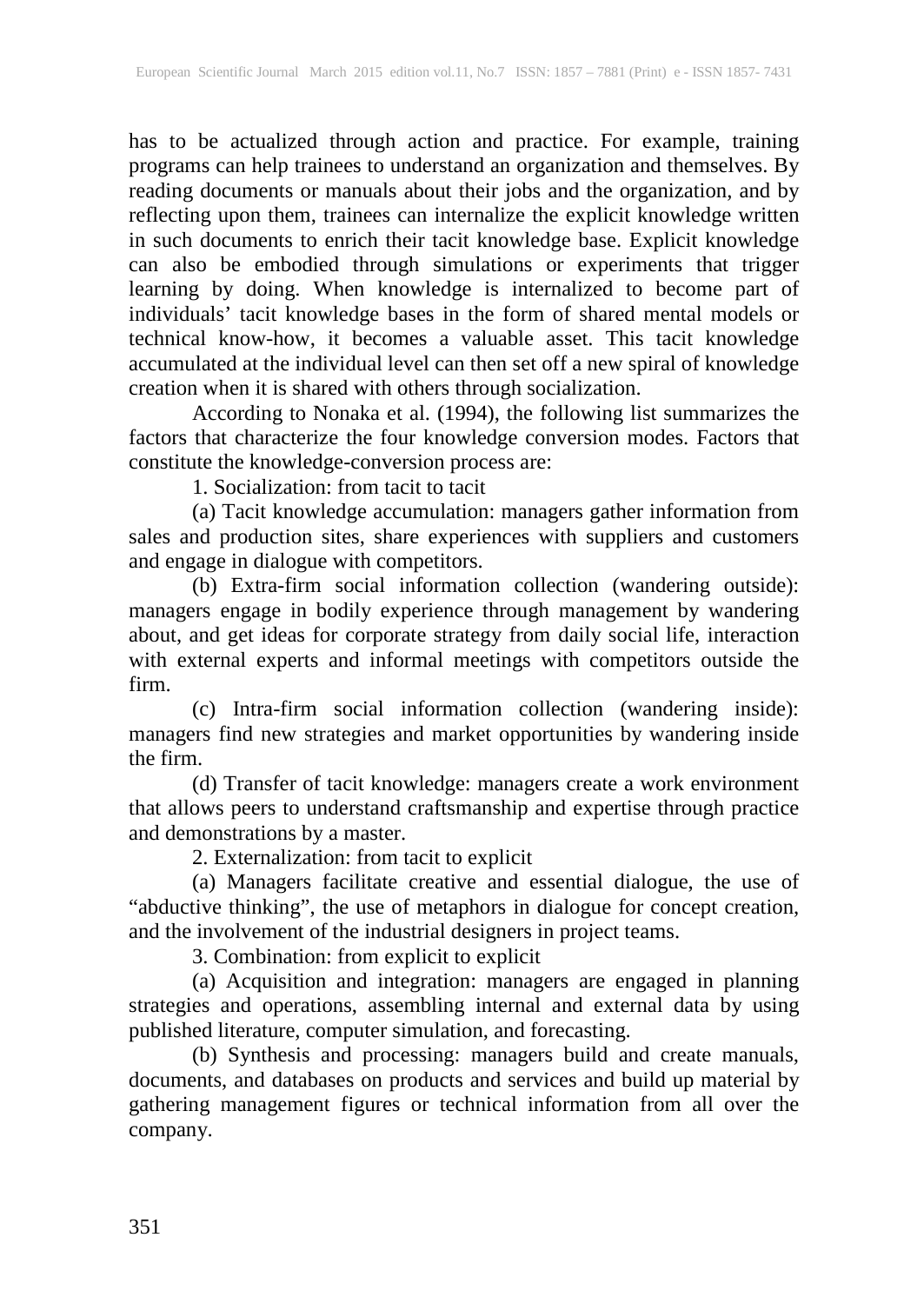(c) Dissemination: managers engage in the planning and implementation of presentations to transmit newly-created concepts.

4. Internalization: from explicit to tacit

(a) Personal experience; real-world knowledge acquisition: managers engage in "enactive liaising" activities with functional departments through cross-functional development teams and overlapping product development. They search for and share new values and thoughts, and share and try to understand management visions and values through communications with fellow members of the organization.

(b) Simulation and experimentation; virtual-world knowledge acquisition: managers engage in facilitating prototyping and benchmarking, and facilitate a challenging spirit within the organization. Managers form teams as a model and conduct experiments and share results with the entire department.

Moreover, Hansen et al. (1999) introduced the concepts of the codification and personalization of knowledge management strategies, which can be referred to as explicit and tacit knowledge strategies. An example of explicit knowledge management strategy (i.e. codification) is the interaction between people and documents. This is by developing an electronic document system which codifies, stores, disseminates, and allows re-use of knowledge. An example of a tactic knowledge management strategy (i.e. personalization) is the interaction between people together. This is by developing networks for linking people in which tacit knowledge can be shared.

Furthermore, some researchers (e.g. Linde, 2001) used tacit knowledge, in the field of knowledge management, to describe any form of non-quantifiable knowledge, mostly the knowledge about social interactions, social practices, and generally how a group or an institution gets things done. An early study conducted by Linde (2001) tested if tacit knowledge can be considered in the knowledge management area because of its difficulties to represent as propositions and rules. The author proposed various classifications of "taxonomy" of types of tacit knowledge, with particular regard to the tacit social knowledge perspective. The taxonomy distinguishes between two types of social knowledge: knowledge about social groups held by an individual; and knowledge held by the group itself (see figure 3).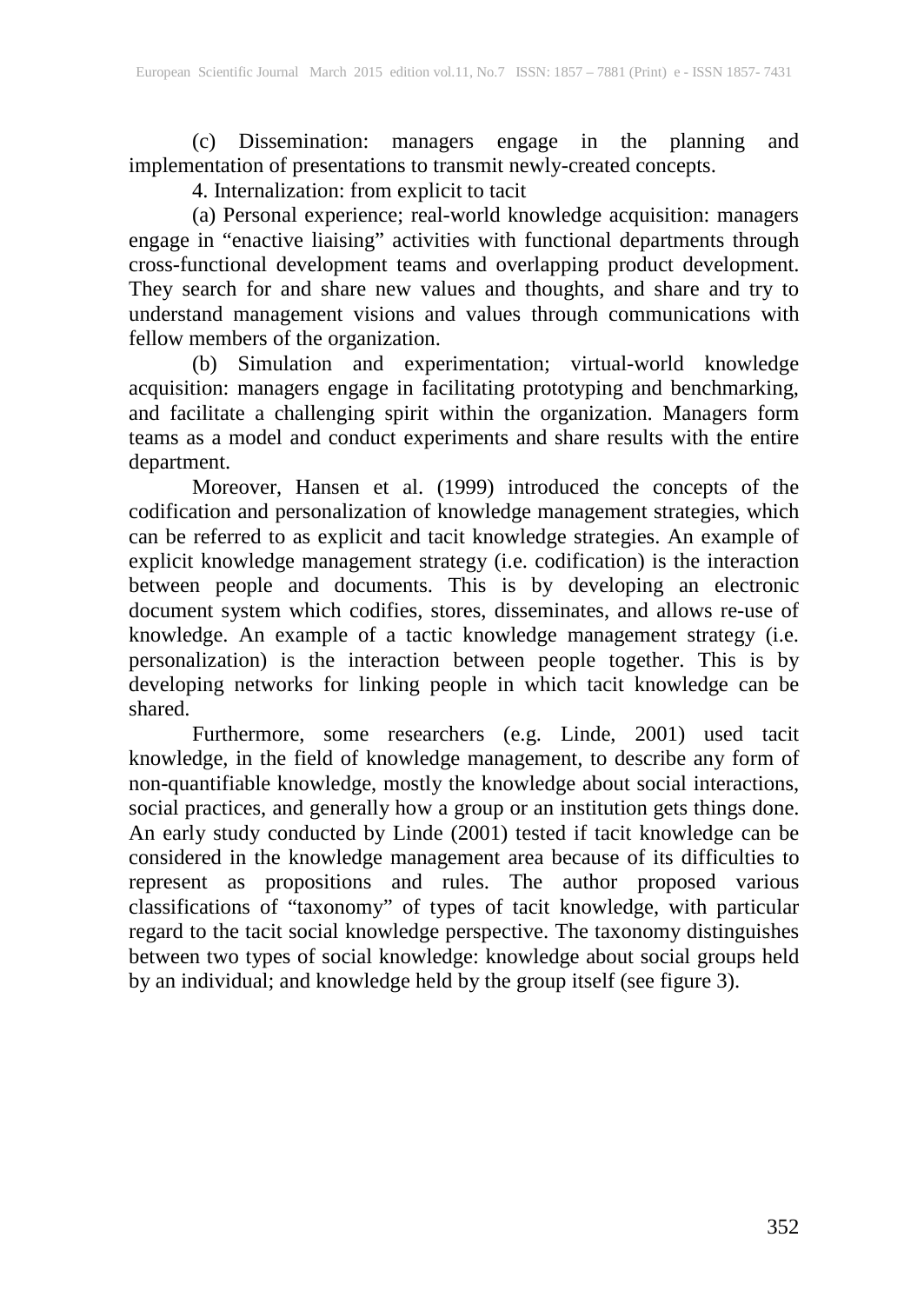

Figure 3: Types of Knowledge (Linde, 2001)

According to Linde (2001, p. 161) "of individual tacit knowledge, language is perhaps the most tacit form of tacit knowledge: one knows how to speak, but cannot articulate how one does it, or the rules which govern language use. Part of the knowledge of language includes knowledge of discourse forms: how and when to tell a story. Knowledge about identity, which one is and what one's history has been, is a very important part of an individual's tacit knowledge. Linde (1993) describes the ways in which people use narrative to construct these identities. Knowledge about one's identity as a group member, and the practice of acting as a member of the groups one belongs to is also easily expressed in narrative. Knowledge about work practice, how one does one's job is also tacit, and can, under certain circumstances be conveyed by narrative".

The second type of social knowledge is knowledge which is held by the group or institution itself. Linde (2001, p. 161-162) stated "some social knowledge is explicit knowledge, for example, the knowledge expressed in forms, formal procedures, file cabinets, and databases. However, in addition to procedures, there is also tacit knowledge which manifests as work practices, as well as the knowledge about how and when to use these knowledge resources. This kind of knowledge is held by an institution as a whole rather than by the individuals who comprise it. Other types of group tacit social knowledge include the ways that teams and groups work together, how decisions are made, how communications flow. Knowledge about the identity of an institution and the proper ways to be a member are very easily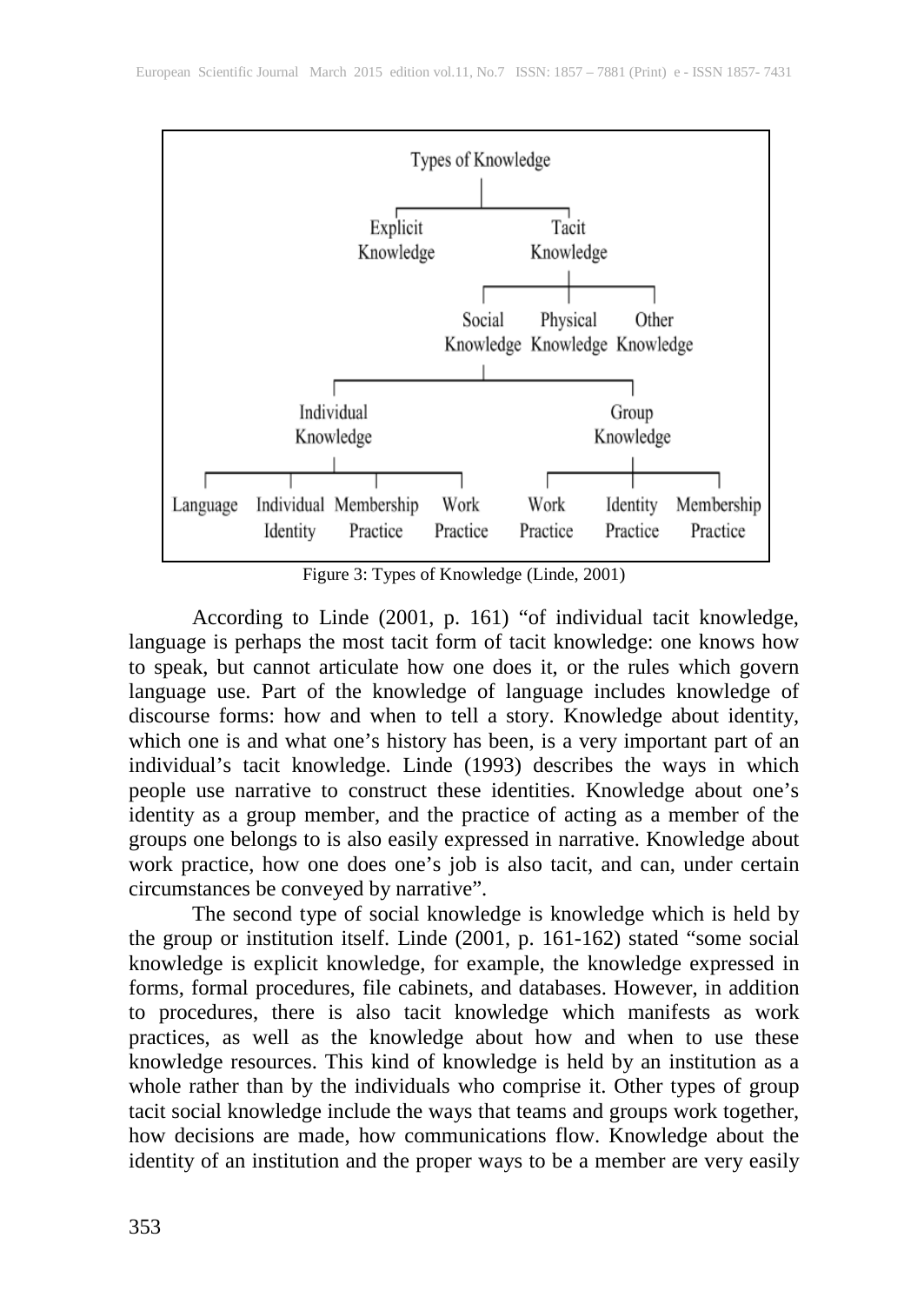conveyed to new members by narrative, although it is almost impossible to represent such knowledge explicitly". Therefore, based on the above discussion, tacit social knowledge could occur in firms at the individual and/or group levels.

Moreover, some scholars (e.g. Zack, 1999) focused on knowledge strategy and its alignment to business strategy. Zack (1999) classified knowledge into three levels: core, advanced, and innovative. Core knowledge referred to the minimum level of knowledge required by a firm to start competition with others. Advanced knowledge related to the level of knowledge that guarantees a firm to be competitively viable. Innovative knowledge referred to the knowledge that enables a firm to lead its competitors and industry. However, knowledge is dynamic in nature (i.e. what is innovative knowledge today will be the core knowledge of tomorrow); hence, defining a competitive position is essential and needs continuous learning and knowledge acquisition.

Zack (1999) furthermore proposed a strategic knowledge framework (see figure 4), which could be used to identify where a firm stands regarding its desired strategic knowledge (i.e. to assess its internal knowledge gap), and its competitors (i.e. to assess its external knowledge gap); and to plot the future trajectory of its knowledge.



Figure 4: Strategic Knowledge Framework (Zack, 1999)

Once a firm knows its competitive position, then it can conduct a gap analysis, which investigates the strategic gap and the knowledge gap (see figure 5).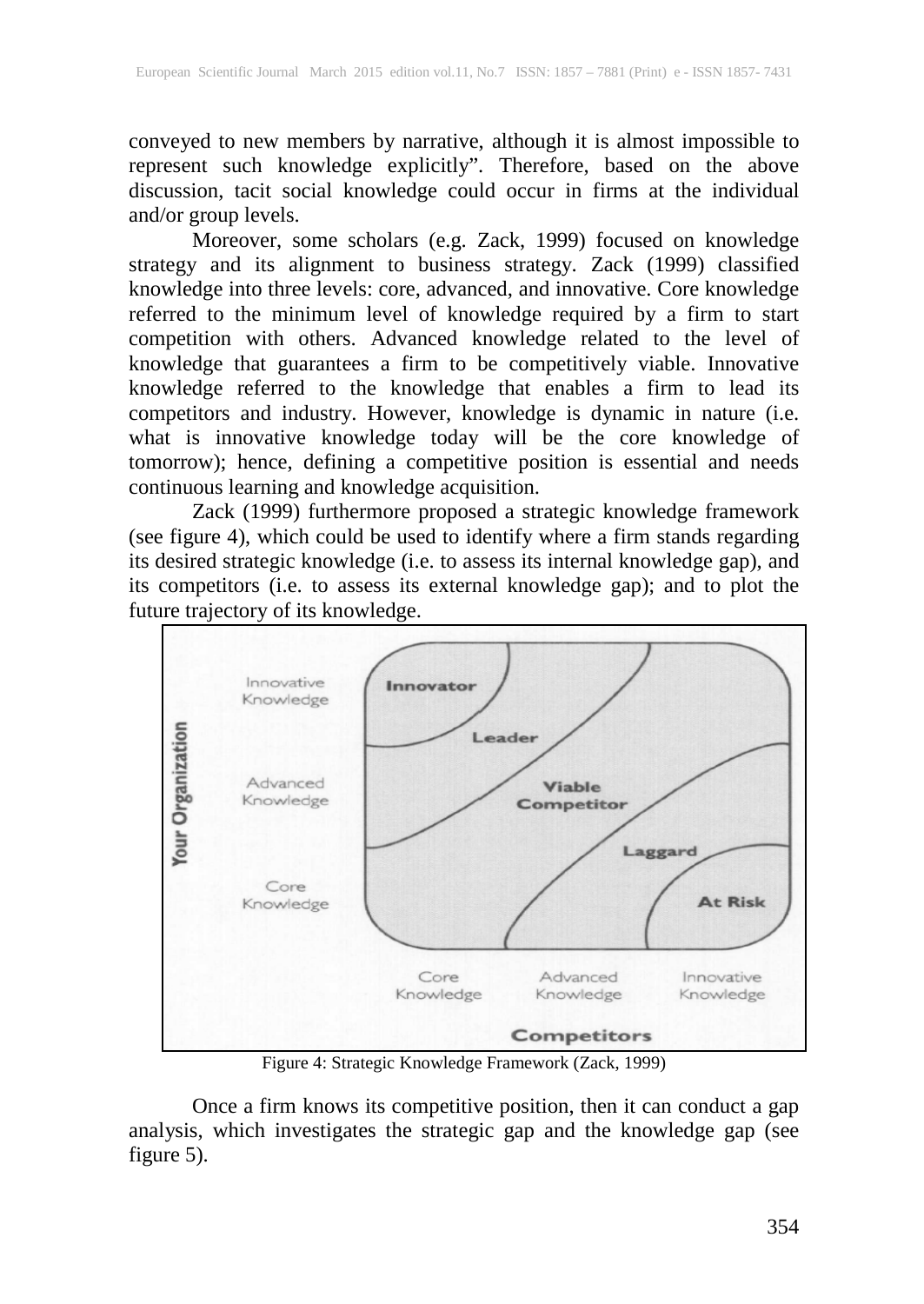

Figure 5: Gap Analysis (Zack, 1999)

Strategic gap represents the gap between what a firm must do to compete (e.g. a firm's business opportunities and threats) and what it can do (e.g. a firm's business strengths and weaknesses). After that, the strategy elaborates the way in which a firm balances its "cans" and "musts" to develop its strategic position. On the other hand, the knowledge gap represents the gap between what a firm must know to execute its strategy (e.g. a firm's knowledge opportunities and threats), and what it does know (e.g. a firm's knowledge resources and capabilities). Once a firm determines its knowledge gap, then it can decide which knowledge should be developed or obtained.

In addition, if a firm stands at a lower level of knowledge than required to implement its strategy or secure its position, it demands a high level of knowledge processing to fill its internal knowledge gap. Also, if a firm's competitors operate at higher level of knowledge than it, a high level of knowledge processing is needed to close the external knowledge gap. Furthermore, it is important to say that the knowledge gap is derived from the strategic gap, and is also aligned with it. In other words, aligning strategy with knowledge is an essential issue for a firm's knowledge strategy. Also, such alignment could assure that knowledge management activities are driven by and are supportive of the firm's competitive strategy.

In summary, Nonaka (1994) distinguished two types of knowledge. Whereas explicit knowledge refers to knowledge that is transmittable in formal and systematic language, tacit knowledge refers to knowledge that is hard to formalize, since it is linked to a personal quality. Nonaka (1994) and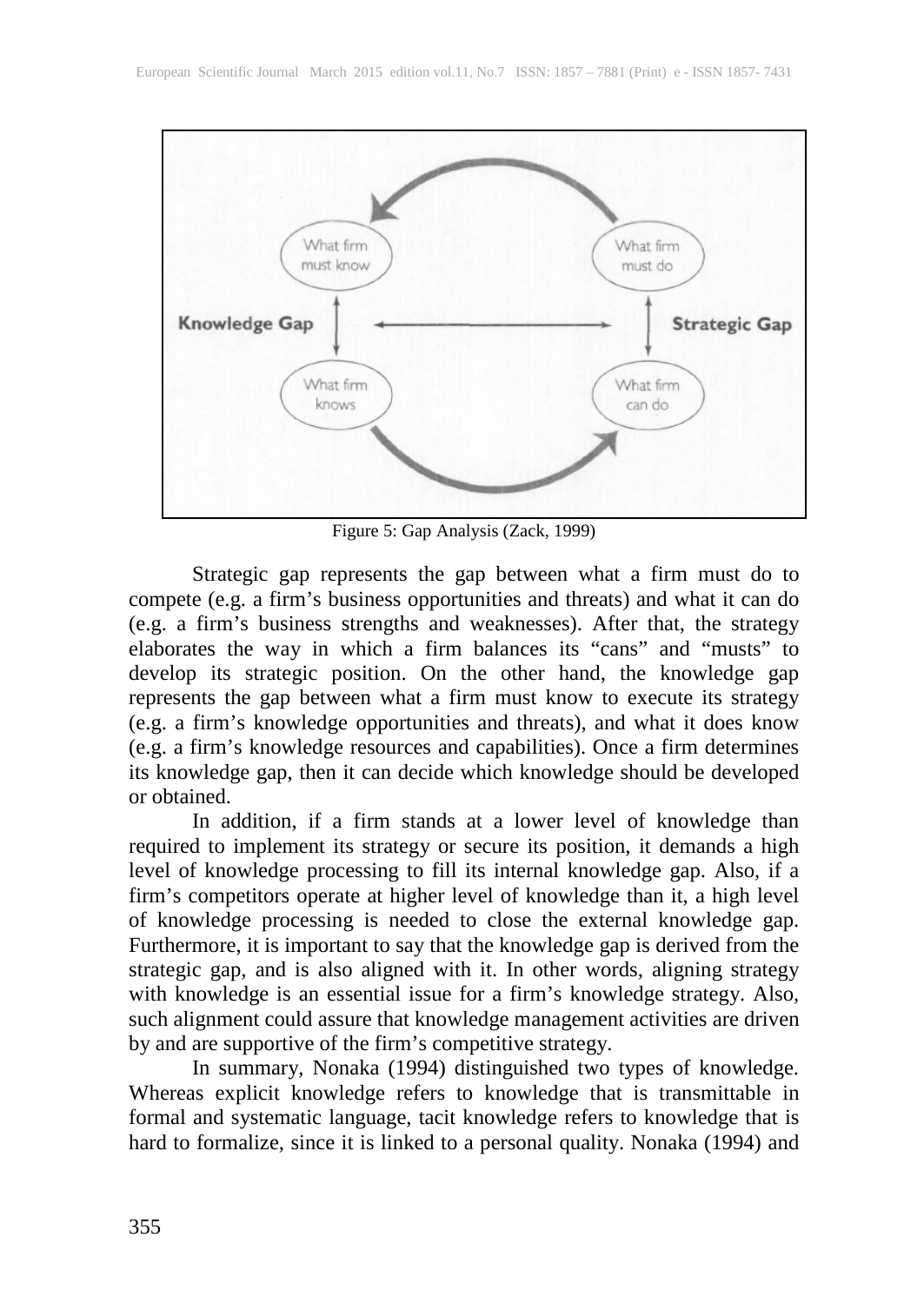Nonaka et al. (2000) assumed that knowledge is created in a firm by a conversion between tacit and explicit knowledge, and in turn proposed four different modes of knowledge conversion: socialization, externalization, combination, and internalization. Socialization is the process of converting new tacit knowledge through shared experiences. Externalization is the process of articulating tacit knowledge into explicit knowledge. Combination is the process of converting explicit knowledge into more complex and systematic sets of explicit knowledge. Internalization is the process of embodying explicit knowledge into tacit knowledge. Tacit social knowledge could occur in firms at the individual and group levels. While knowledge about language, individual identity, membership work, and work practice are considered to be individual tacit knowledge; group tacit knowledge could be expressed in terms of work practice, identity practice, and membership practice. Zack (1999) focused on knowledge strategy and its alignment to business strategy by classifying knowledge into three levels: core, advanced, and innovative; and then performing gap analysis, which employs the strategic gap and knowledge gap models.

#### **Managing Knowledge in Firms**

Knowledge is what a knower knows and there is no knowledge without someone knowing it (Fahey and Prusak, 1998; Altamony et al., 2012). Zack (1999) emphasized that firms consider knowledge to be their most valuable and strategic resource, and confirmed that the more a firm knows about its customers, products, technologies, markets, and their linkages, the better it will perform. Therefore, since knowledge is involved in most activities in firms, it has become a primary factor in their success. In addition, firms need to manage their knowledge resources more efficiently to enhance performance and produce the biggest payoffs (Blake, 1998), and to obtain a competitive advantage (Meso and Smith, 2000; Masa'deh and Kuk, 2009; Masa'deh, 2012; Masa'deh, 2013).

Several researchers in the KM field emphasize the importance of knowledge. For instance, Prusak (1999) in Myers (1996) offered numerous reasons to explain such values. First of all, firms are under huge pressure to stay ahead of competitors because of increased adaptability and process speed, as a result of the globalization of the economy. Also, there is increasing awareness of the value of specialized knowledge, as embodied in organizational processes and routines, in coping with the pressure of economic globalization. In addition, people are now better able to work with and learn from each other as a result of falling cost of networked computing. Alavi and Leidner (2001) argued that a recent survey of European firms by KPMG Peat Marwick (1998b) found that almost half of the companies reported having suffered a significant setback from losing key staff, with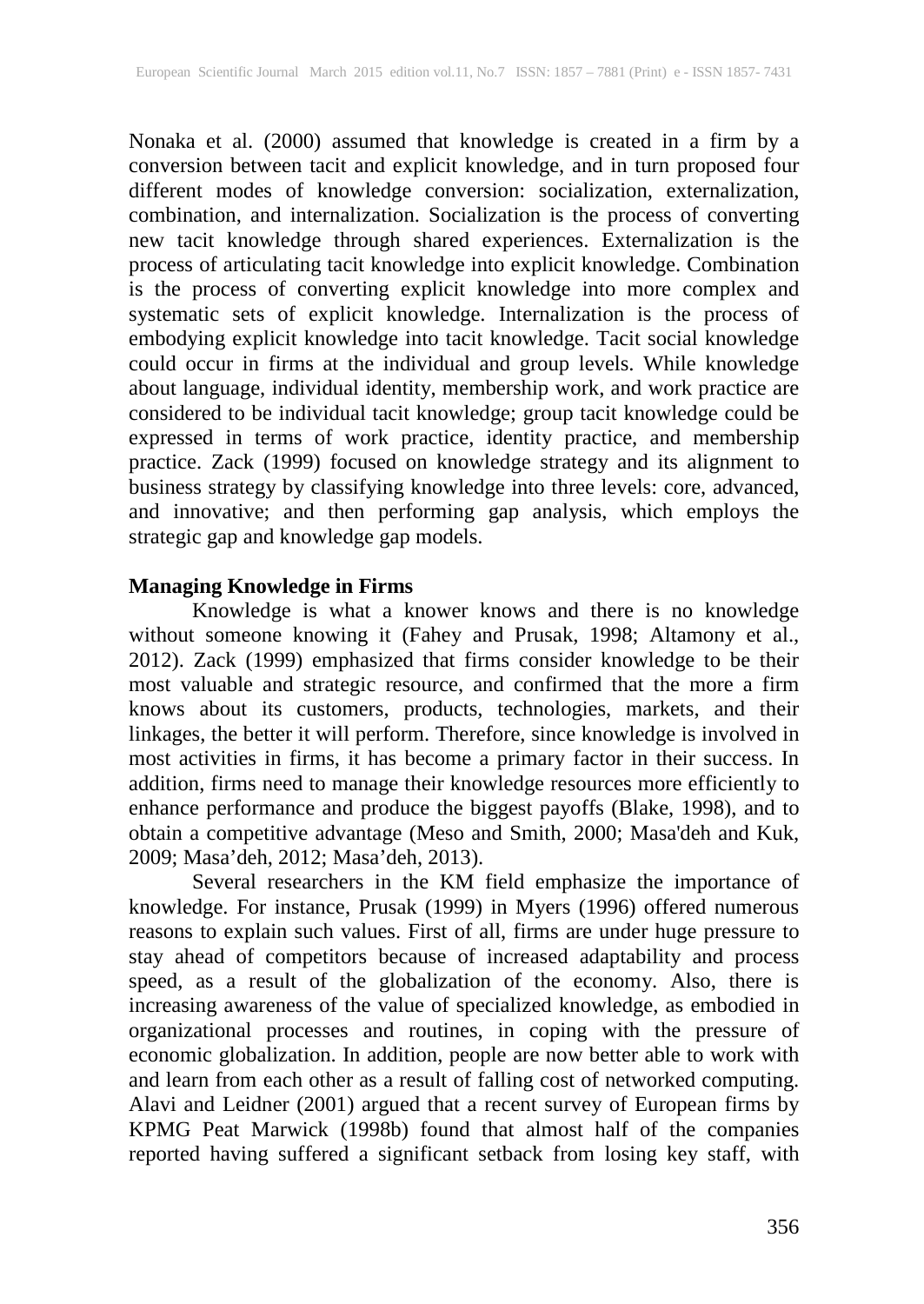43% experiencing impaired client or supplier relations, and 13% facing a loss of income because of the departure of a single employee. In another survey, the majority of organizations believed that much of the knowledge they needed existed inside the organization, but identifying its existence, finding it, and leveraging it remained problematic (Cranfield University, 1998). Such problems maintaining, locating, and applying knowledge have led to systematic attempts to manage knowledge. Also, according to a recent industry survey, 90 percent of the 811 largest firms in North America and Europe were aware of knowledge management, and most had some activity relating to it underway in the period of 1999-2000 (Harris and Kathy, 1999).

On the other hand, there is no single definition of KM, but generally speaking the idea relates to unlocking and leveraging the knowledge of individuals so that this knowledge becomes available as an organizational resource that is not dependent on those same individuals (Gottschalk, 2000). According to Lehaney et al. (2004, p. 3), knowledge management refers to the systematic organization, planning, scheduling, monitoring, and deployment of people, processes, technology, and environment to facilitate the creation, retention, sharing, identification, acquisition, utilization, and measurement of information and new ideas, in order to achieve strategic aims.

KM is also increasingly becoming an integral business function for lots of firms, as they recognize that competitiveness depends upon the effective management of intellectual resources (Zack, 1999; Grover and Davenport, 2001). By applying such resources, KM can demonstrate a number of benefits for firms (Kalpana and Premkumar, 2008). They emphasized that the goal of KM, in part, is to capture the tacit knowledge required by a business process, and to encourage knowledge workers to share and communicate knowledge with peers. Subsequently, it is easier to determine which processes are more or less effective than others. Therefore, KM enables a firm to utilize it for responding quickly to customers, creating new markets, developing new products, and mastering emerging technologies. In addition, the goal of KM, in part, is to capture the explicit knowledge required by firms. This is by applying organizational knowledge management systems (OKMS), which are considered to be information systems developed to boost the effectiveness of the organization's knowledge management. This includes technical OKMS perception and socio-technical OKMS perception (Meso and Smith, 2000).

Meso and Smith (2000) argued that technical OKMS could be considered an advanced assembly of software, and its associated hardware infrastructure, for supporting knowledge work and/or organizational learning through the free access to, and increased sharing of knowledge. Furthermore, Hibbard (1997) and Chaffey (1998) emphasized that OKMS are employing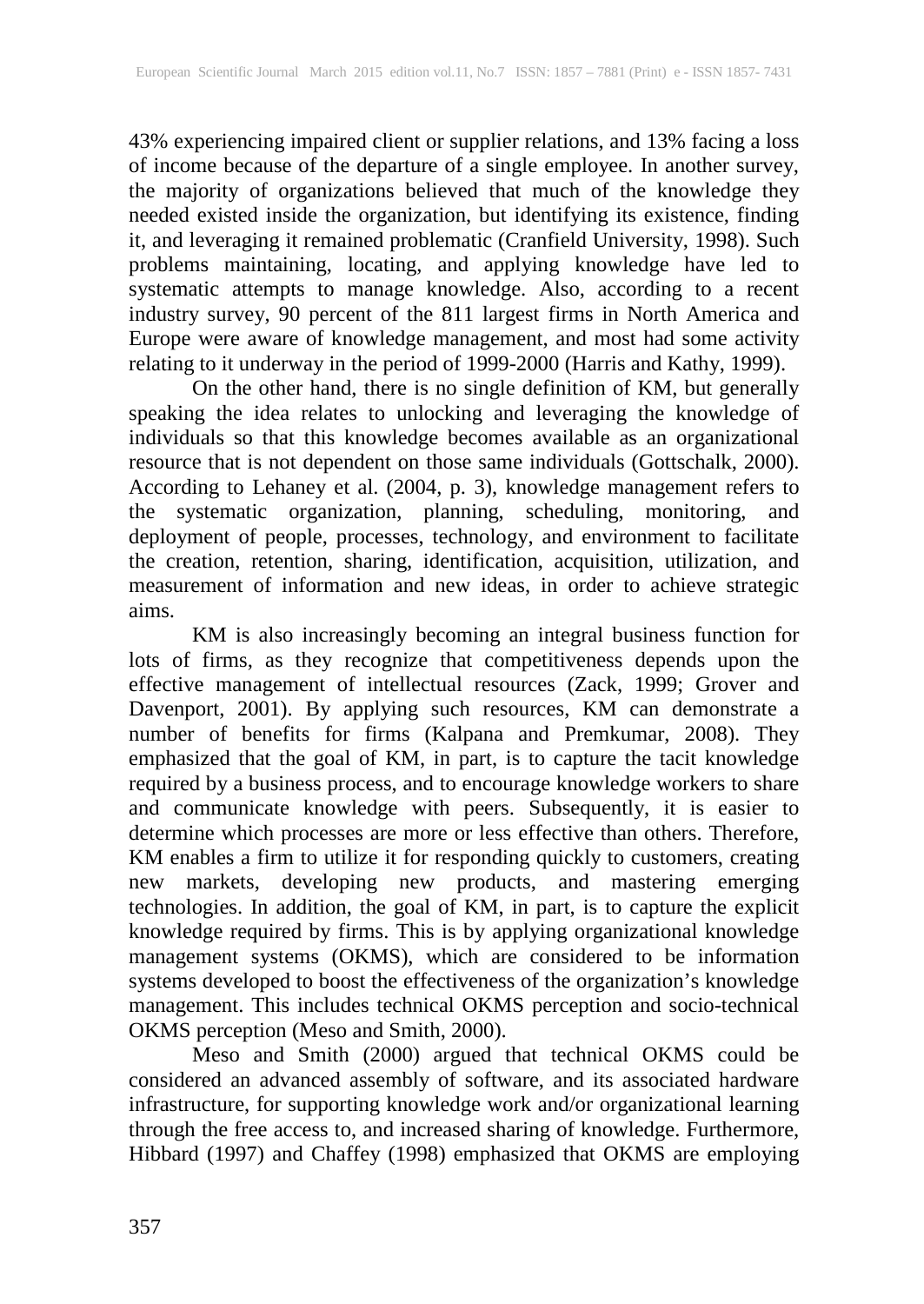one technology or a combination of ten key technologies: groupware, messaging, web browsers, document management, search and retrieval, data mining, visualization, push technology, group decision support, and intelligent agents. Groupware and web browser technologies are the most prominent. While groupware software packages are advanced decision support systems developed to enhance collaborative group work, between geographically dispersed professionals, web-based technologies entail employing a web browser to access knowledge resources on the internet or on intranets that link geographically dispersed professionals.

From the socio-technical perspective, OKMS are seen as being complex combinations of technology infrastructure, organizational infrastructure, people, and corporate culture. First of all, technology infrastructure is constituted by the hardware, software, middle-ware, and protocols that allow for the electronic exchange of knowledge. Secondly, organizational infrastructure refers to both roles and organizational teams, whose members have skills to serve as resources for individual projects. Also, the organizational infrastructure defines the organization's management style; how the employees of the firm are organized into formal and informal teams of departments; how these teams interact formally and informally; and the role and goals of each team, and how these relate to the overall corporate strategy (Davenport and Prusak, 1998). Also, Chan (2002), in 'why haven't we mastered alignment? The importance of the informal organization structure', conducted a case study, researching eight top-performing firms in Canada and the USA to examine the links between strategic and structural alignments with firm performance. While strategic alignment focused on the fit between the activities of the IS functions of the firms, structural alignment related to the structural fit level of the firm's IS formal (i.e. centralization) and informal (i.e. decentralization) decision-making. The study found that the informal structure was more important to IS alignment influenced firm performance than formal organization structure. Thirdly, the heart of the OKMS is the people. This component includes all of the organization's stakeholders - employees, owners, customers, suppliers, regulators, and legislators. Employees are the most significant participants, hence they are considered as the key source of the intellectual capital acquired and managed by the OKMS. Fourthly, culture refers to the shared beliefs, norms, ethics, and practices in an organization. A knowledge-friendly culture is one in which the employees value learning highly, and reveal a positive orientation towards knowledge.

Skyrme and Amindo (1997) reported several challenges a firm could face when implementing knowledge management systems. These include lack of senior management commitment, lack of ownership, lack of rewards and recognition, and focuses on individuals rather than teamwork. Rastogi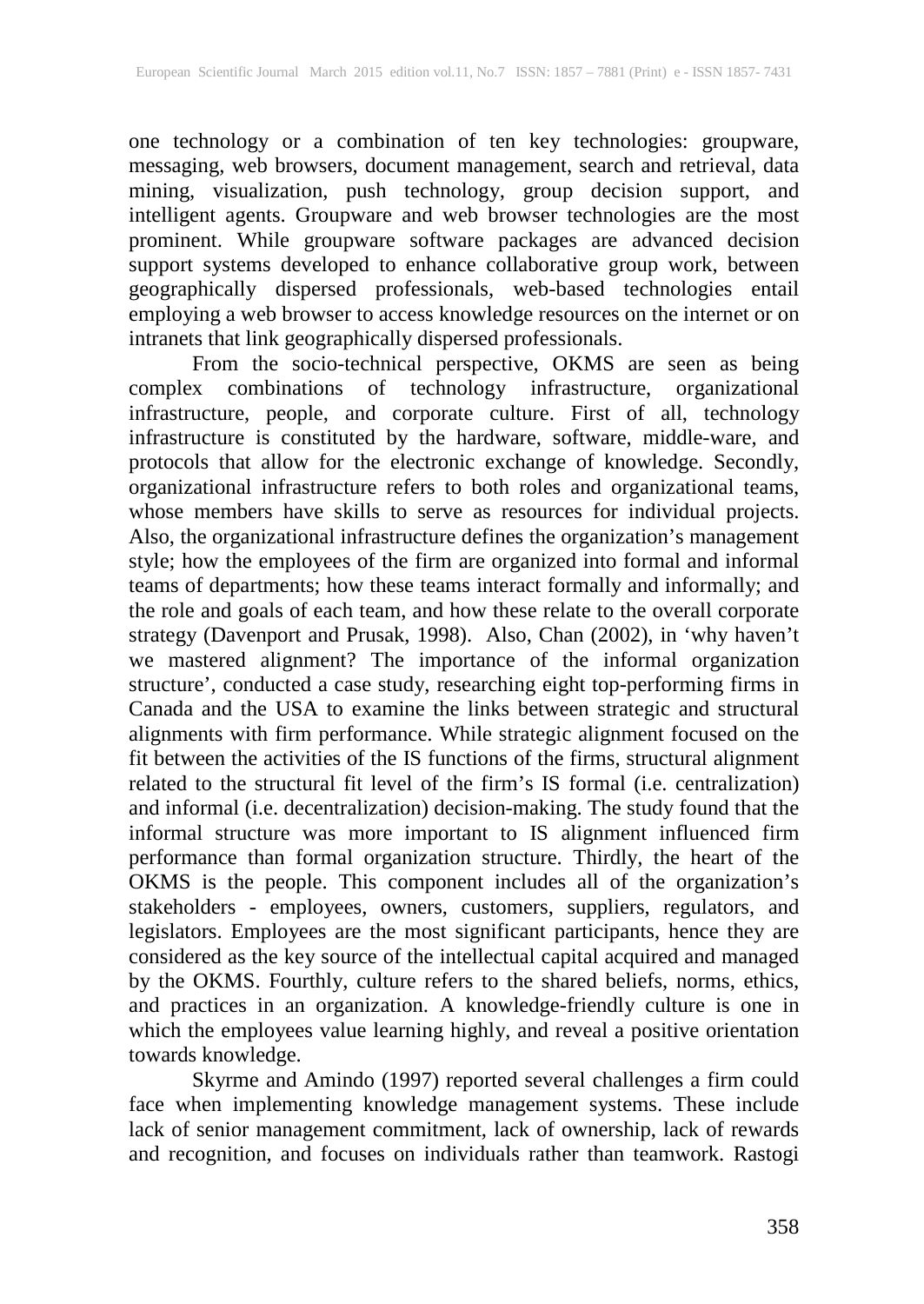(2000, p. 43) identified further difficulties when implementing a KM system, such as:

(a) Motivating employees to search, accept, and adopt best industry practices.

(b) Developing metrics toward appraising the effectiveness of a KM program, and measuring its results.

(c) Motivating employees to share knowledge.

(d) Making knowledge useable, i.e., storing it in any easy way to understand and access, and enabling the employees to relate it to their work.

(e) Identifying suitable people for staffing and implementing the KM program.

(f) Changing people's perceptions and behavior.

 $(g)$  Identifying and representing the organization's existing knowledge.

(h) Changing bureaucratic culture and organization structure.

On the other hand, in order to resolve the above problems and difficulties, Rastogi (2000, p. 44) suggested several actions a firm should undertake, such as:

(a) Creating and stressing continuous learning opportunities for employees.

(b) Providing opportunities for people to engage in dialogue and inquiry.

(c) Encouraging and rewarding collaboration and team learning in a sustained manner.

(d) Establishing systems to capture and share learning.

(e) Involving people in developing and sharing a collective vision.

(f) Identifying and developing leaders who model and support learning at the individual, team, and organizational levels.

(g) Developing shared understanding, first at local levels, since that is the focus of learning, (and use of knowledge resides largely at local levels), and then gradually moving toward the level of a company as a whole.

(h) Providing individuals frequent occasions for discussing, debating, and clarifying for themselves what constitutes knowledge in their areas of work.

Davenport and Prusak (1998) studied 31 projects in 24 firms. Eighteen projects were considered to be successful, five were determined failures, and eight were too new to be rated. The study found eight factors that were common in successful KM projects. These factors include linkages to economic performance or industry value, a solid technical and organizational infrastructure, a flexible knowledge structure, a knowledgefriendly culture, clearly-communicated KM systems purposes and goals,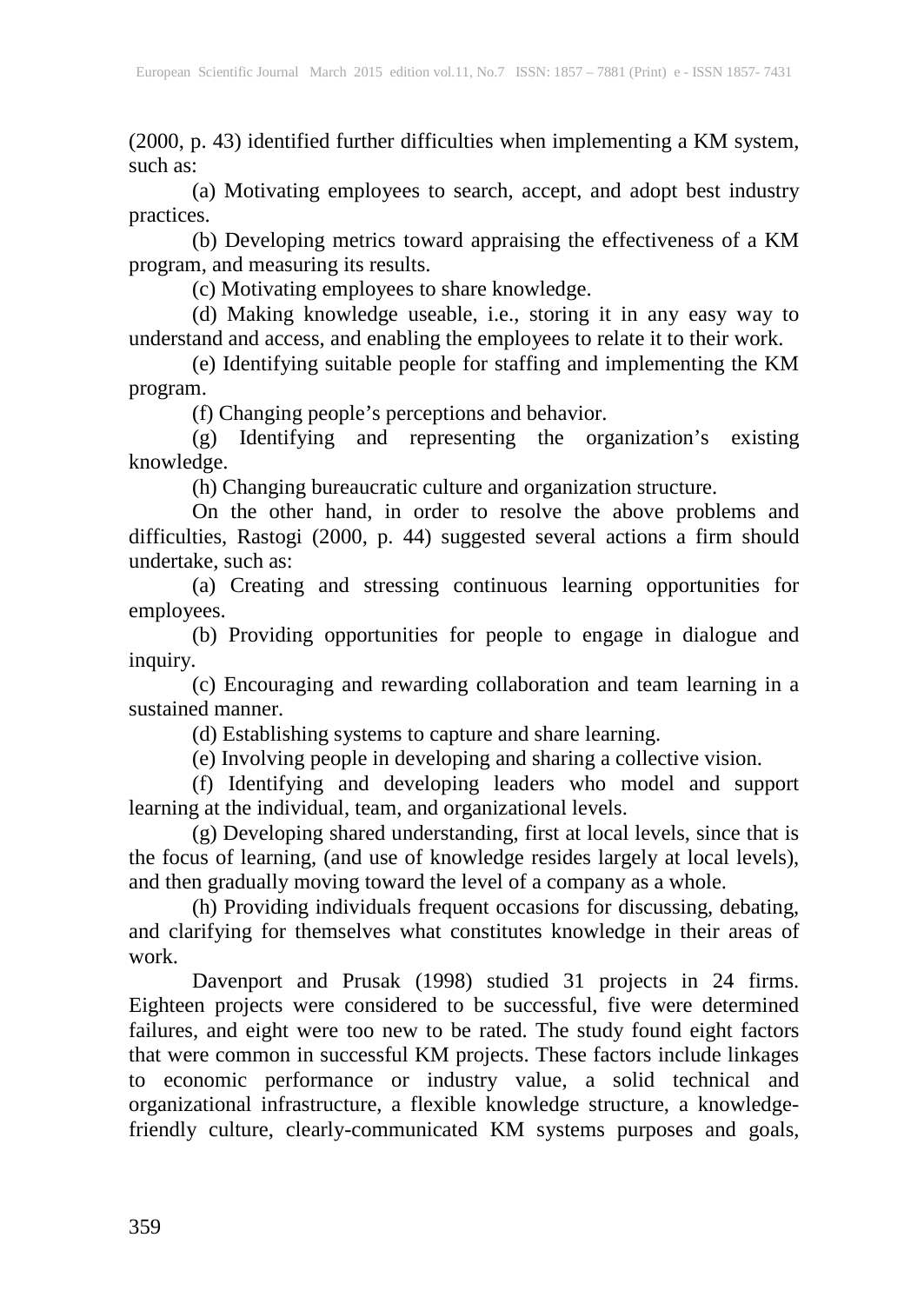motivational incentives for KM users, multiple channels for knowledge transfer, and senior management support.

To sum up, researchers focused on the reasons and importance of managing a firm's knowledge. Firms are under immense pressure to stay ahead of competitors because of increased adaptability and process speed, as a result of the globalization of the economy. Also, there is an increasing awareness of the value of specialized knowledge, as embedded in organizational processes and routines, in coping with the pressure of economic globalization. In addition, people are now better able to work with and learn from each other as a result of the falling cost of networked computing. Furthermore, in a survey conducted at Cranfield University (1998), the majority of firms believed that much of the knowledge they needed existed inside the organization, but identifying its existence, finding it, and leveraging it remained problematic. Therefore, managing knowledge in firms is essential.

A main goal of KM is to capture the tacit knowledge required by a business process, and to encourage knowledge workers to share and communicate knowledge with peers. Therefore, KM enables a firm to position itself for responding quickly to customers, creating new markets, developing new products, and dominating emerging technologies. In addition, another goal of KM is to capture the explicit knowledge required by firms. This is by applying organizational knowledge management systems, which are considered as information systems that are developed to boost the effectiveness of the organization's knowledge management. This includes technical OKMS perception and socio-technical OKMS perception. Technical OKMS could be considered as an advanced assembly of software, and its associated hardware infrastructure for supporting knowledge work. OKMS employs one technology or a combination of ten key technologies: groupware, messaging, web browsers, document management, search and retrieval, data mining, visualization, push technology, group decision support, and intelligent agents. Socio-technical OKMS are seen as being complex combinations of technology infrastructure, organizational infrastructure, people, and corporate culture. Moreover, a firm could face several difficulties when apply knowledge management systems, including a lack of senior management commitment; lack of making knowledge useable; lack of motivating employees to search, accept, and adopt best industry practices; lack of motivating employees to share knowledge; and lack of rewards and recognition. However, in order to resolve such difficulties, firms should follow several processes and imperatives. These include: senior management support and developing leaders who model and support learning at the individual, team, and organizational levels; establishing systems to capture and share learning; and motivational incentives for KM users.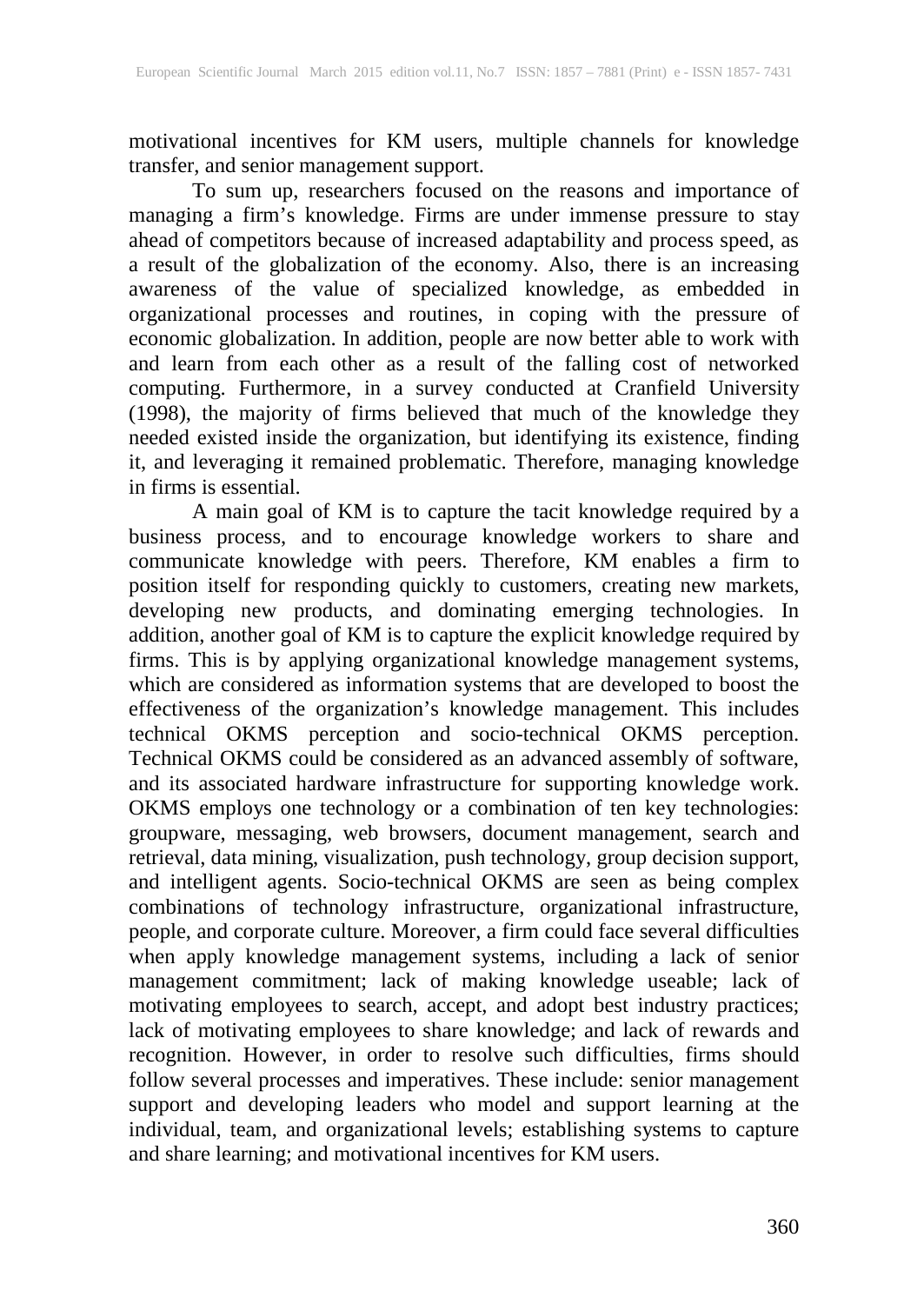#### **Knowledge Management and Firm Performance**

Some scholars emphasize the need for large firms to integrate their IT with their KM strategies and processes in order to survive in their highly competitive business environments (Alavi and Leidner, 2001; Masa'deh, Gharaibeh, Maqableh, and Karajeh, 2013). Moreover, others argue that strategic alignment can produce positive impacts for firms if they view IT as a strategic component, rather than a support tool for the firm's operations (Pollalis, 2003). For example, Meso and Smith (2000) argued that knowledge management could be considered as the creation of sustainable competitive advantage via continued organizational learning. This is by arguing that new knowledge is created from the process of organizational learning (explicit and tacit knowledge), and it in turn generates continuous innovation (see figure 6).



Figure 6: Knowledge and Competitive Advantages (Meso and Smith, 2000)

Darroch's (2005) research was one of the first empirical studies to test the role of KM in firms. Mail surveys of 443 CEO's in large New Zealand firms were used to examine the link between KM, innovation, and firm performance. KM was measured by looking at three main constructs: knowledge acquisition, knowledge dissemination, and responsiveness to knowledge. Seven factors characterized knowledge acquisition: valuing employees' attitudes and opinions and encouraging employees to up-skill; having a well-developed financial reporting system; being market-focused by actively obtaining customer and industry information; being sensitive to information about changes in the marketplace; employing and retaining a large number of people trained in science, engineering, or maths; working in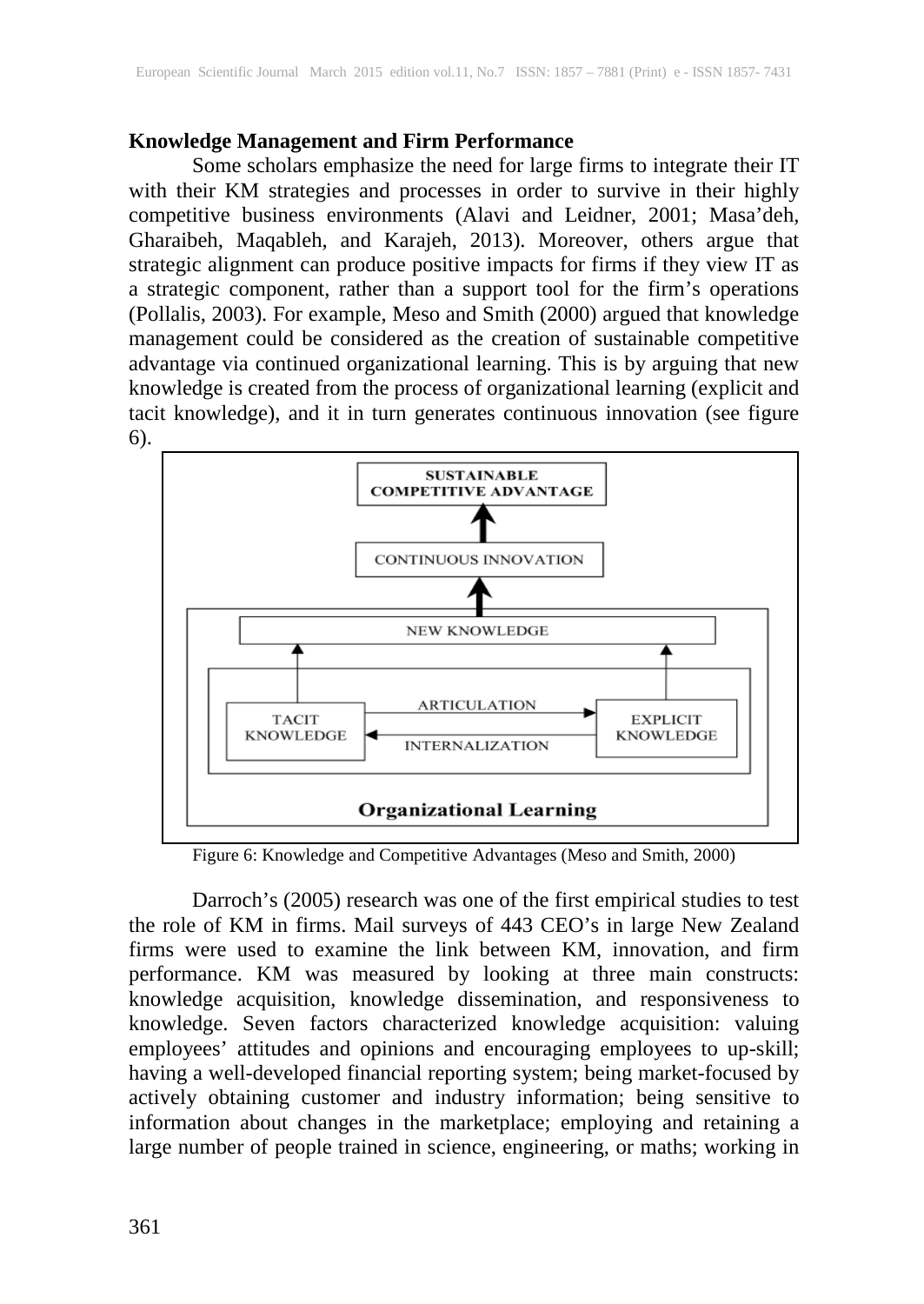partnership with international customers; and getting information from market surveys. Knowledge dissemination was achieved by two factors: readily disseminating market information around the organization; and using technology such as teleconferencing and videoconferencing to facilitate communication. Moreover, responsiveness to knowledge was measured by five factors: responding to knowledge about customers, competitors, and strategies; being flexible with readily-changeable products; using innovation to create new products for the firm; improvements to existing product lines; and cost reduction of existing products. In addition, innovation was measured by asking firms the extent to which they add new products to the world and to the firm, how they add to existing product lines, how they improve or revise to existing product lines, how they achieve cost reductions on existing products, and how they reposition existing products. Firm performance was evaluated by accounting measures like profits, and non-accounting measures such as market share and sales growth. Darroch's study found firms with KM capability that used resources much more efficiently, and in more innovative ways, were achieving higher returns than others.

Also, some researchers argued that a firm that adopts KM practices can produce a sustainable competitive advantage and obtain superior firm performance. For instance, an empirical study was conducted by McKeen et al. (2006) to test the impact of KM on organizational performance. They defined KM practices as observable organizational activities that are related to knowledge management. They focused on the extent of KM practices and the relationship with the outcomes, instead of the detailed technological or structural procedures that enhance KM. The researchers identified four dimensions of KM practices that are related to performance: the ability to locate and share existing knowledge; the ability to experiment and create new knowledge; a culture that encourages knowledge creation and sharing; and a regard for the strategic value of knowledge and learning. Based on 90 Canadian, US, and Australian firms, representing ten different industry sectors, they found that KM practices correlate directly with several intermediate measures of organizational performance, such as customer intimacy (formed by merging customer satisfaction and customer retention); product leadership (formed by merging innovation and rate of new product development); and operational excellence, which in turn is directly related to firm performance indicators like ROA, ROE, and profitability. Thus, they encouraged practitioners to concentrate on specific intermediate endings and the timing of KM initiative launches. They concluded, however, that further research is needed to validate their results.

In summary, scholars emphasize the need for firms to integrate their IT with their KM strategies, processes, and practices, to achieve competitive advantages and to enhance firm performance. While Darroch (2005) found a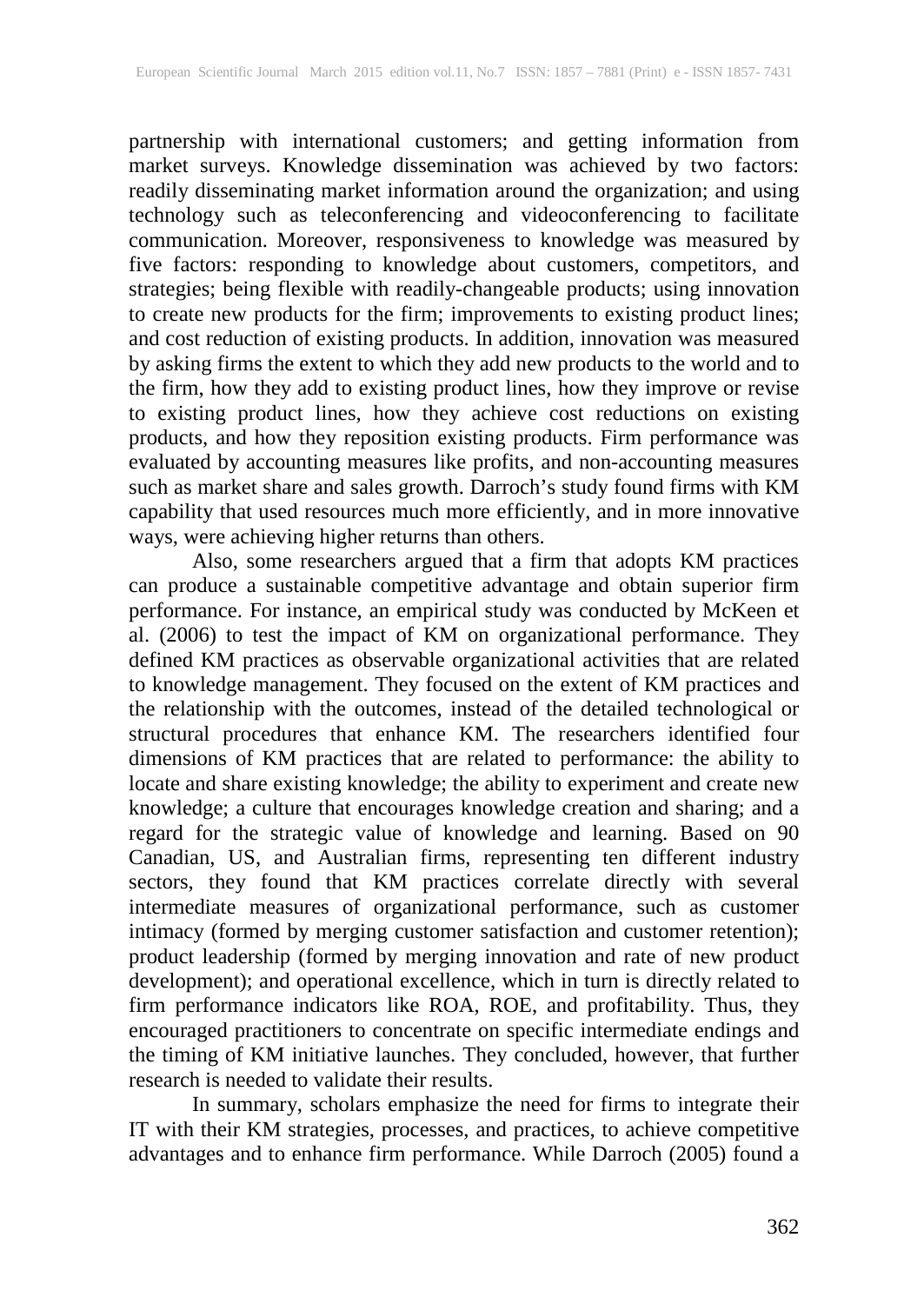direct link between KM capability (i.e. in terms of knowledge acquisition, knowledge dissemination, and responsiveness to knowledge) and firm performance (i.e. in terms of accounting measures like profits, and nonaccounting measures such as market share and sales growth), McKeen et al. (2006) found that KM practices correlate directly with several intermediate measures of firm performance (i.e. customer intimacy, product leadership, and operational excellence), which in turn directly related to firm performance (i.e. ROA, ROE, and profitability).

#### **Conclusion**

Since managers are always searching for new ways to improve performance, the elusive link between strategic alignment and firm performance calls for further research into intermediate variables which strategic alignment may affect firm performance; researchers suggested that both explicit and tacit knowledge management (KM) strategies could enhance accounting and market firm performance. Therefore, this research has showed the links between data, information, and knowledge. While data is seen as text in a database, information is translated to knowledge once it is processed in the mind of individuals. Also, knowledge management methods, in general, can be categorized as explicit knowledge and tacit knowledge. Explicit knowledge is considered to be everything that can be documented, codified, and then shared (e.g. books can be passed on, databases can be consulted). In fact, many writers would argue that explicit knowledge is not knowledge at all, but rather information or data (Coakes, 2004). Tacit knowledge is the product of people minds' experiences, which could be shared by the use of email, chat rooms, or instant messaging, as individuals tend to use such technologies informally.

Furthermore, since both explicit knowledge and tacit knowledge complete each other, and are significant elements of knowledge management approaches in firms, this research has discussed further theoretical studies into the ways in which firms could manage their knowledge and systems in terms of technical organizational knowledge management systems and sociotechnical organizational knowledge management systems. The research also reviewed some of the difficulties and challenges that firms might face when implementing knowledge management systems, such as a lack of senior management commitment, lack of ownership, lack of rewards and recognition, and focus on individuals rather than teamwork; and the ways in which managers should attempt to resolve such challenges. In addition, since firms need to manage their knowledge resources more efficiently, to enhance performance and attain competitive advantage, this research has presented some empirical research on the linkages between knowledge management strategies and firm performance.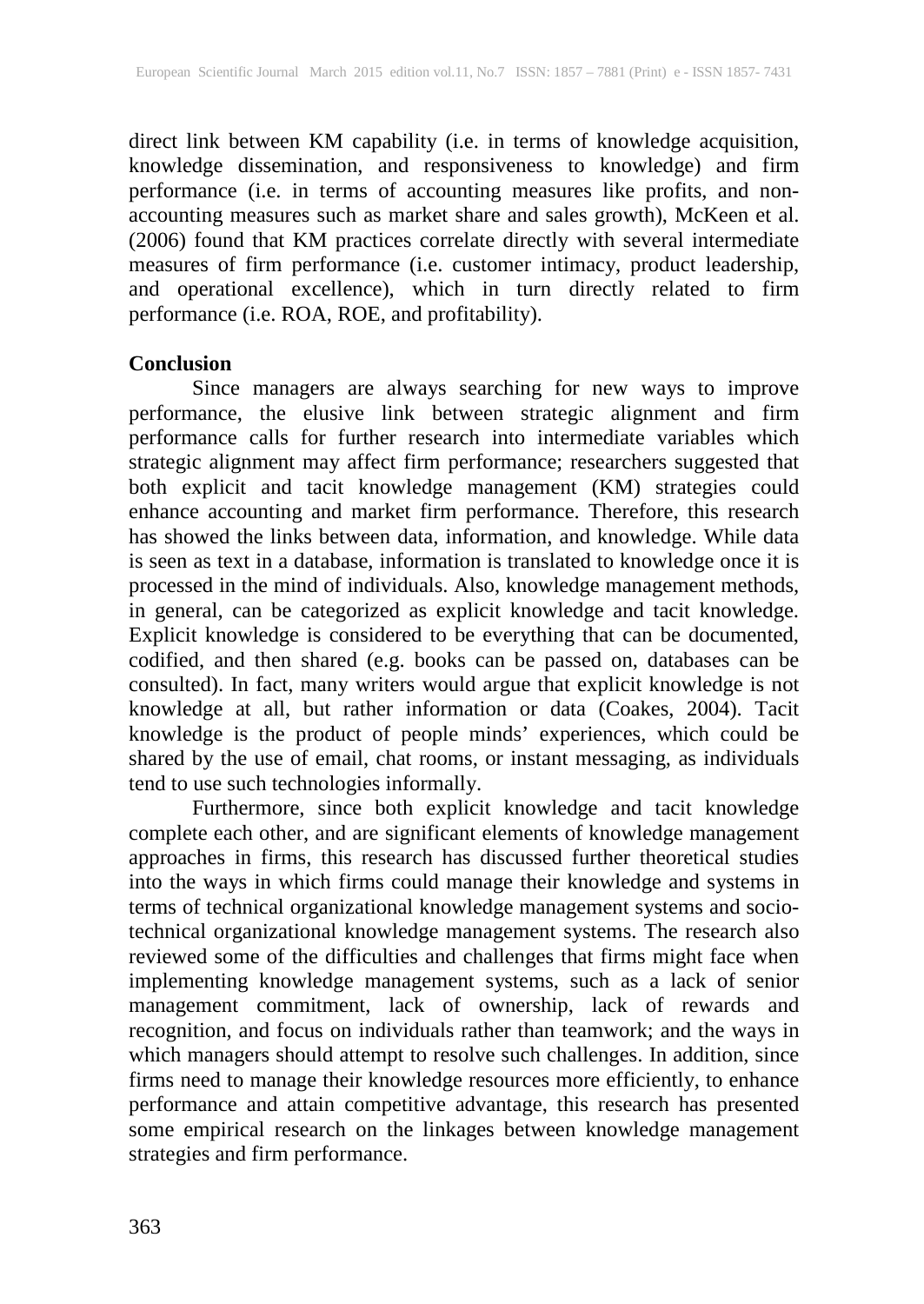Moreover, recent researchers (e.g. Kearns and Lederer, 2001; Chan et al., 2006; Chan and Reich, 2007) have continuously called for more research into the factors that affect IT-business alignment and the coupling process (e.g. knowledge management strategy) between alignment and enhanced firm performance. Thus, further research is needed to validate the ways researchers measure firm performance (e.g. objective as opposed to subjective measures; and accounting as opposed to market-based metrics), and provide a detailed review of how MIS researchers measured firm performance with relation to IT and IT-business strategic alignment.

### **References:**

Alavi, M., and Leidner, D. (2001). "Review: Knowledge Management and Knowledge Management Systems: Conceptual Foundations and Research Issues", MIS Quarterly, 25 (1), pp.107-136.

Altamony, H., Masa'deh, R, Alshurideh, M., and Obeidat, B. (2012). "Information Systems for Competitive Advantage: Implementation of an Organisational Strategic Management Process", In Proceedings of the 18th IBIMA Conference on Innovation and Sustainable Economic Competitive Advantage: From Regional Development to World Economic, Istanbul, Turkey, 9th-10th May.

Alwis, S., and Hartmann, E. (2008). "The Use of Tacit Knowledge within Innovative Companies", Journal of Knowledge Management, 12 (1), pp. 133- 147.

Barua, A., Kriebel, C., and Mukhopadhyay, T. (1995). "Information Technologies and Business Value: An Analytic and Empirical Investigation", Information Systems Research, 6 (1), pp. 3-23.

Beijerse, P. (1999). "Questions in Knowledge Management: Defining and Conceptualising a Phenomenon", Journal of Knowledge Management, 3 (2), pp. 94-109.

Blake, P. (1998). "The Knowledge Management Expansion", Information Today, 15 (1), pp. 12-13.

Celuch, K., Murphy, G., and Callaway, S. (2007). "More Bang for Your Buck: Small Firms and the Importance of Aligned Information Technology Capabilities and Strategic Flexibility", Journal of High Technology Management Research, 17, pp. 187-197.

Chaffey, D. (1998). Groupware, Workflow and Intranets: Reengineering the Enterprise with Collaborative Software, Boston, MA: Digital Press.

Chan, Y. (2002). "Why haven't We Mastered Alignment? The Importance of the Informal Organization Structure", MIS Quarterly Executive, 1 (2), pp. 97- 112.

Chan, Y., and Reich, B. (2007). "IT Alignment: What Have We Learned", Journal of Information Technology, 22 (4), pp. 297-315.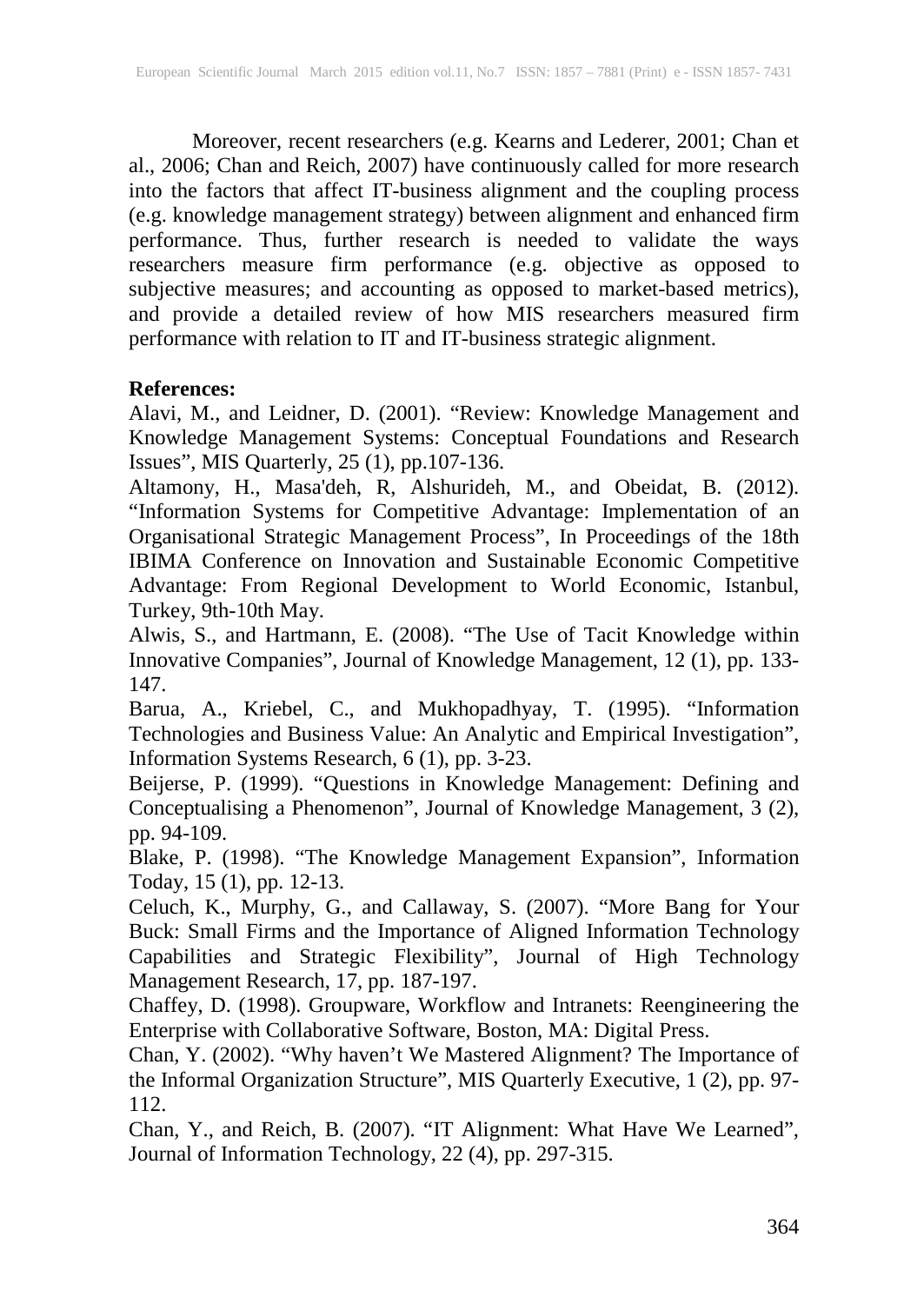Chan, Y., Sabherwal, R., and Thatcher, J. (2006). "Antecedents and Outcomes of Strategic IS Alignment: An Empirical Investigation", IEEE Transactions on Engineering Management, 53 (1), pp. 27- 47.

Coakes, E. (2004). "Knowledge Management: A Primer", Communications of the Association for Information Systems, 14, pp. 406-489.

Coltman, T., Sharma, R., and Tallon, P. (2013). "Strategic IT Alignment: Twenty Five Years On", Journal of Information Technology, 28 (2).

Cranfield University, (1998). "The Cranfield / Information Strategy Knowledge Survey: Europe's State of the Art in Knowledge Management", The Economist Group.

Darroch, J. (2005). "Knowledge Management, Innovation and Firm Performance", Journal of Knowledge Management, 9 (3), pp. 101-115.

Davenport, T. (1997). Information Ecology: Mastering the Information and Knowledge Environment, New York: Oxford University Press.

Davenport, T., and Prusak, L. (1998). Working Knowledge: How Organizations Manage What They Know, Watertown, MA: Harvard Business School Press.

Devaraj, S., and Kohli, R. (2000). "Information Technology Payoff in the Healthcare Industry: A Longitudinal Study", Journal of Management Information Systems, 16 (4), pp. 41-67.

Fahey, L., and Prusak, L. (1998). "The Eleven Deadliest Sins of Knowledge Management", California Management Review, 40 (3), pp. 265-276.

Ginsburg, M., and Kambil, A. (1999). "Annotate: A Web-based Knowledge Management Support System for Document Collections", In Proceedings of the 32nd Hawaii International Conference on System Sciences, pp. 1-10, Maui, HI, January 5-8.

Godbout, A. (1999). "Filtering Knowledge: Changing Information into Knowledge Assets", Journal of Systematic Knowledge Management, January.

Gottschalk, P. (2000). "Strategic Knowledge Networks: The Case of IT Support for Eurojuris Law Firms in Norway", International Review of Law Computers, 14 (1), pp. 115-129.

Grover, V., and Davenport, T. (2001). "General Perspectives on Knowledge Management: Fostering a Research Agenda", Journal of Management Information Systems,  $18(1)$ , pp. 5-21.

Hansen, M., Nohria, N., and Tierney, T. (1999). "What's Your Strategy for Managing Knowledge?", Harvard Business Review, 77 (2), pp. 106-116.

Harris, K., and Kathy, (1999). "Knowledge Management Scenario: Trends and Directions for 1998-2003", Gartner Group's Conference Presentation: Key Issues.

Hibbard, J. (1997). "Knowing What We Know", Information Week, 653 (20), pp. 46-64.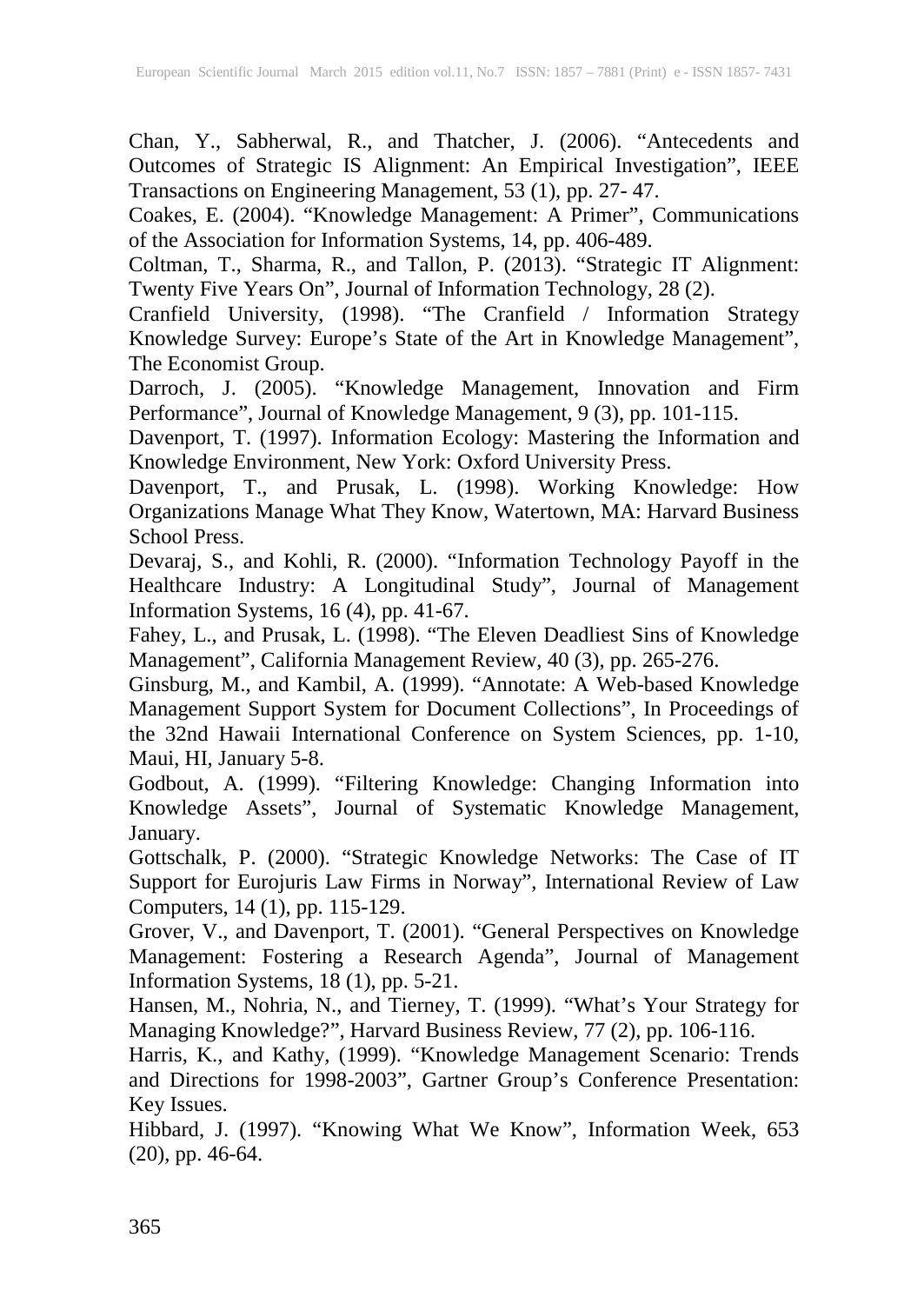Kalpana, D., and Premkumar, B. (2008). "Knowledge Management Basics for Emerging Economies", Communications of the IBIMA, 5, pp. 113-125.

Kanaan, R., Masa'deh, R., and Gharaibeh, A. (2013). "The Impact of Knowledge Sharing Enablers on Knowledge Sharing Capability: An Empirical Study on Jordanian Telecommunication Firms", European Scientific Journal, 9 (22), pp. 237-258.

Kearns, G.S., and Lederer, A.L. (2001). "Strategic IT-Alignment: A Model for Competitive Advantage", In Proceedings of the 22nd ICIS, pp. 1-12, Barcelona.

Lehaney, B., Clarke, S., Coakes, E., and Jack, G. (2004). Beyond Knowledge Management, Hershey, PA: IRM Press.

Linde, C. (1993). Life Stories: The Creation of Coherence, Oxford: Oxford University Press.

Linde, C. (2001). "Narrative and Social Tacit Knowledge", Journal of Knowledge Management, 5 (2), pp. 160-170.

Mckeen, J., Zack, M., and Singh, S. (2006). "Knowledge Management and Organizational Performance: An Exploratory Survey", In Proceedings of the 39th Hawaii International Conference on System Sciences, pp. 1-9.

Masa'deh, R. (2012). "The Impact of Management Information Systems (MIS) on Quality Assurance (QA): A Case Study in Jordan", International Journal of Information, Business and Management, 4 (2), pp. 93-110.

Masa'deh, R. (2013). "The Impact of Information Technology Infrastructure Flexibility on Firm Performance: An Empirical Study of Jordanian Public Shareholding Firms", Jordan Journal of Business Administration, 9 (1), pp. 204-224.

Masa'deh, R., and Kuk, G., (2009). "Antecedents and Intermediaries between Strategic Alignment and Firm Performance", In Proceedings of the 2009 Conference of the Academy of Management Annual Meeting (AOM), Illinois, Chicago, 7 th-11 th August.

Masa'deh, R., and Shannak, R. (2012). "Intermediary Effects of Knowledge Management Strategy and Learning Orientation on Strategic Alignment and Firm Performance", Research Journal of International Studies, 24, pp. 112-128.

Masa'deh, R., Gharaibeh, A., Maqableh, M., and Karajeh, H. (2013). "An Empirical Study of Antecedents and Outcomes of Knowledge Sharing Capability in Jordanian Telecommunication Firms: A Structural Equation Modeling Approach", Life Science Journal, 10 (4), pp. 2284-2296.

Masa'deh, R., Maqableh, M., and Karajeh, H. (2014). "IT-Business Strategic Alignment: The Role of Mobile Technology Usage", In Proceedings of the 23rd IBIMA Conference on Vision 2020: Sustainable Growth, Economic Development, and Global Competitiveness, Valencia, Spain, 13-14th May.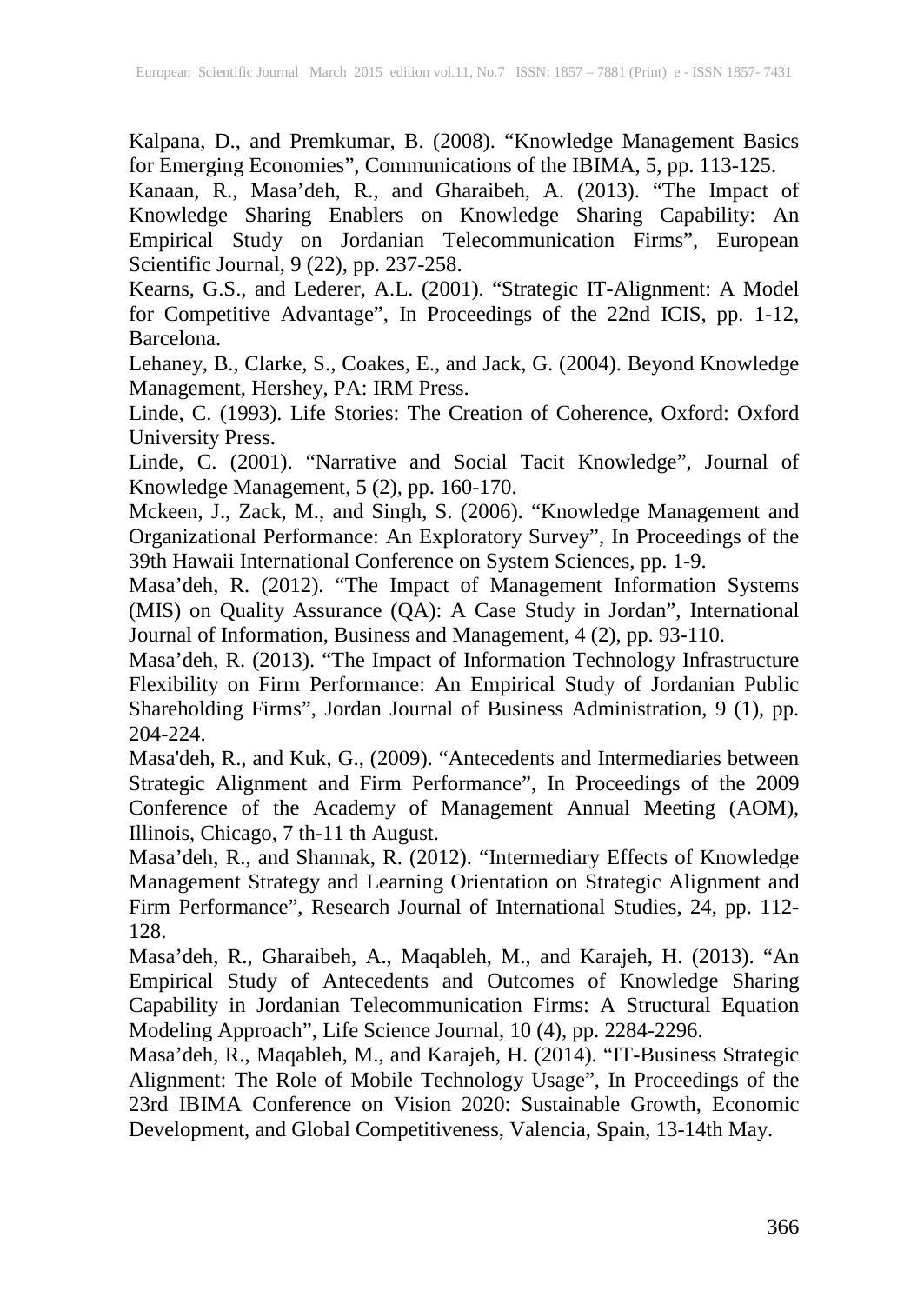Meso, P., and Smith, R. (2000). "A Resource-based View of Organizational Knowledge Management Systems", Journal of Knowledge Management, 4 (3), pp. 224-234.

Murray, P. (1998). New Language for New Leverage. The Terminology of Knowledge Management, Corporate Education; Biz, LLC, NY, Available from: http://www.ktic.com/topic6/13\_term2.htm.

Myers, P. (1996). Knowledge Management and Organizational Design, Butterworth-Heinemann, Oxford.

Nonaka, I. (1994). "A Dynamic Theory of Organizational Knowledge Creation", Organization Science, 5 (1), pp. 14-37.

Nonaka, I, Toyama, R., and Konno, N. (2000). "SECI, Ba and Leadership: A Unified Model of Dynamic Knowledge Creation", Long Range Planning, 33, pp. 5-34.

Pollalis, Y. (2003). "Patterns of Co-Alignment in Information-Intensive Organizations: Business Performance through Integration Strategies", International Journal of Information Management, 23 (6), pp. 469-492.

Prusak, L. (1999). "Enemies and Enabler of KM", In Chatzkell, J., Enterprise Intelligence World Summit: Annual Knowledge Conference and Exposition, Conference Review, http://www.progressivepracticies.com/

Rastogi, P. (2000). "Knowledge Management and Intellectual Capital: The Virtuous Reality of Competitiveness", Human Systems Management, 19 (1), pp. 39-48.

Shannak, R., Masa'deh, R., and Akour, M. (2012). "Knowledge Management Strategy Building: Literature Review", European Scientific Journal, 8 (15), pp. 143-168.

Shannak, R., Masa'deh, R., Obeidat, B., and Almajali, D. (2010). "Information Technology Investments: A Literature Review", In Proceedings of the 14th IBIMA Conference on Global Business Transformation through Innovation and Knowledge Management: An Academic Perspective, Istanbul-Turkey, 23rd-24th June, pp.1356-1368.

Shannak, R., Masa'deh, R., Al-Zu'bi, Z., Obeidat, B., Alshurideh, M., and Altamony, H. (2012). "A Theoretical Perspective on the Relationship between Knowledge Management Systems, Customer Knowledge Management, and Firm Competitive Advantage", European Journal of Social Sciences, 32 (4), pp. 520-532.

Skyrme, D., and Amindo, D. (1997). Creating the Knowledge Based Business, London: Business Intelligence Ltd.

Tanriverdi, H. (2005). "Information Technology Relatedness, Knowledge Management Capability and Performance of Multibusiness Firms", MIS Quarterly, 29 (2), pp. 311-334.